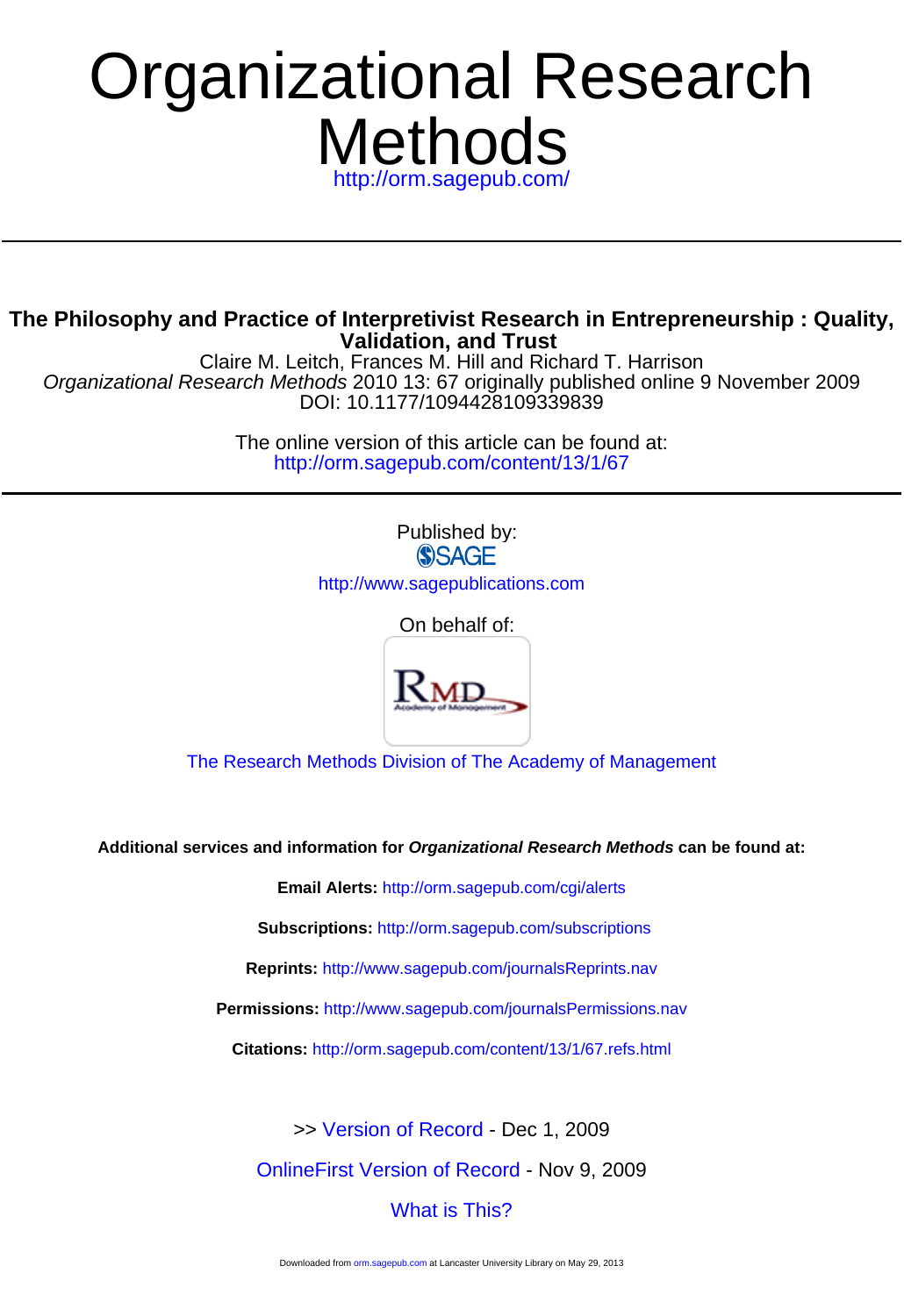Organizational Research Methods Volume 13 Number 1 January 2010 67-84  $\odot$  2010 SAGE Publications 10.1177/1094428109339839 http://orm.sagepub.com hosted at http://online.sagepub.com

## The Philosophy and Practice of Interpretivist Research in Entrepreneurship

### Quality, Validation, and Trust

Claire M. Leitch Frances M. Hill Richard T. Harrison Queen's University Management School

Knowledge production in entrepreneurship requires inclusivity as well as diversity and pluralism in research perspectives and approaches. In this article, the authors address concerns about interpretivist research regarding validity, reliability, objectivity, generalizability, and communicability of results that militate against its more widespread acceptance. Following the nonfoundationalist argument that all observation is theory-laden, context specific, and that there are no external criteria against which to assess research design and execution and the data produced, the authors propose that quality must be internalized within the underlying research philosophy rather than something to be tested upon completion. This requires a shift from the notion of validity as an outcome to validation as a process. To elucidate this, they provide a guiding framework and present a case illustration that will assist an interpretivist entrepreneurship researcher to establish and demonstrate the quality of their work.

Keywords: entrepreneurship; interpretivist research; quality; validation

#### Introduction

Although entrepreneurship has developed substantially over the past 25 years (Cornelius, Landström, & Persson, 2006), it remains a field still seeking legitimacy (Bruyat & Julian, 2001; Busenitz et al., 2003). A contributing factor is the breadth of the field, reflected in the recently agreed domain statement of the Entrepreneurship Division of the Academy of Management (Academy of Management, 2007). This defines entrepreneurship as, ''the creation and management of new businesses, small businesses and family businesses, and the characteristics and special problems of entrepreneurs.'' While this definition is permissive, allowing researchers to investigate entrepreneurship in a manner that fits their interests (Brush, Manolova, & Edelman, 2008; Davidsson, Low, & Wright, 2001), some authors

Authors' Note: The authors wish to thank the two anonymous reviewers and the Guest Editor of this Special Issue for their time and very helpful comments on earlier versions of this article. Please address correspondence to Frances Margaret Hill, 25 University Square, Belfast, Northern Ireland, BT7 1NN, United Kingdom; e-mail: f.hill@qub.ac.uk.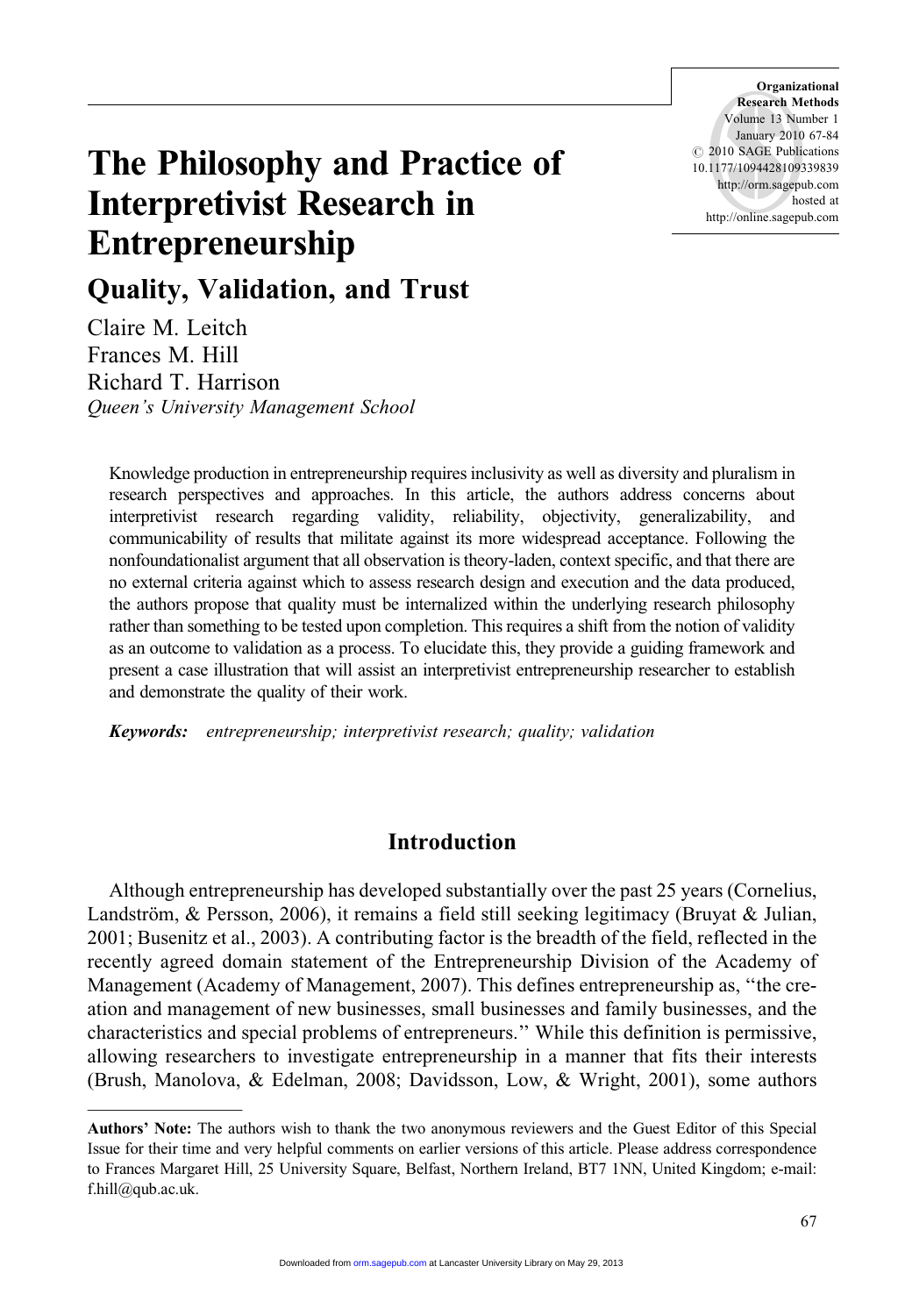caution that it also dissipates the focus of entrepreneurship research into a fragmented potpourri (Gartner, 2001; Harrison & Leitch, 1996) that is constraining both the field's scholarly development and its credibility as an academic discipline (Grégoire, Noël, Déry, & Béchard, 2006).

Accordingly, some scholars call for convergence, the ''linear accumulation of knowledge which comes from a widely shared 'paradigm', i.e., a set of assumptions about a field's object of study, method of investigation, explanatory model, and overall interpretation scheme" (Grégoire et al., 2006, p. 334). This derives from the belief that "as an intellectual field matures, it becomes increasingly characterized by a set of codified theories, models, methods, and/or measures – which are to direct ongoing research" (Grégoire et al., 2006, p. 335). Moreover, they believe that in entrepreneurship this will be achieved through the systematic adoption of a research paradigm characterized by a commitment to theory building and testing in a hypothetico-deductive framework using quantitative methods to analyze large data sets and establish generalizable findings (Davidsson, 2003). This hegemonic, objectivist view necessitates, among other things, agreement on methods and techniques and is problematic for two main reasons. First, it makes the assumption that all disciplines should evolve according to the Kuhnian paradigmatic pattern of ''normal'' science. However, this appears to ignore Kuhn's own belief that the human sciences (as he termed them) have not yet reached the stage where there is a dominant paradigm within which normal science progresses (Kuhn, 1996). Second, the argument for convergence in entrepreneurship research is predicated on a belief that it is a discipline in which knowledge is constituted as it is in the natural sciences. Yet, entrepreneurship is a multifaceted, complex social construct that is enacted in many different contexts by a variety of actors. Therefore, we propose that the production of rich, in-depth knowledge requires researchers to adopt diverse ontological and epistemological positions, as well as draw on a range of theoretical and practice traditions from both the social sciences and the humanities (Easterby-Smith, Golden-Biddle, & Locke, 2008; Gephart, 2004).

Consequently, in relation to advancing the field, instead of convergence, which limits the types of questions that can be addressed, we argue for inclusivity, diversity, and pluralism in research perspectives and approaches. This is not to suggest that ''anything goes.'' On the contrary, to develop knowledge and understanding of entrepreneurship all research, positivist and interpretivist, must be robust and characterized by integrity and trustworthiness. The means of achieving and assessing such characteristics are well established and documented for positivist research. However, the central issues addressed in this article are, how can interpretivist entrepreneurship research be undertaken in a manner that creates knowledge equal in validity to that of objectivist social science and how can this equivalence become recognized and accepted in the entrepreneurship domain?

Where possible, we use the term ''interpretivist'' to describe nonpositivist research concerned with the investigation of social reality (Stahl, 2007). Furthermore, we adopt a methodological perspective, that is, we are concerned with ''the theory of how research should be undertaken including the theoretical and philosophical assumptions upon which research is based and the implications of these for the method or methods adopted'' (Saunders, Lewis, & Thornhill, 2007, p. 602). Thus, except where used by others, we have avoided the term ''qualitative'' research which in entrepreneurship tends merely to refer to methods, that is, procedures, and techniques used to obtain and analyze research data.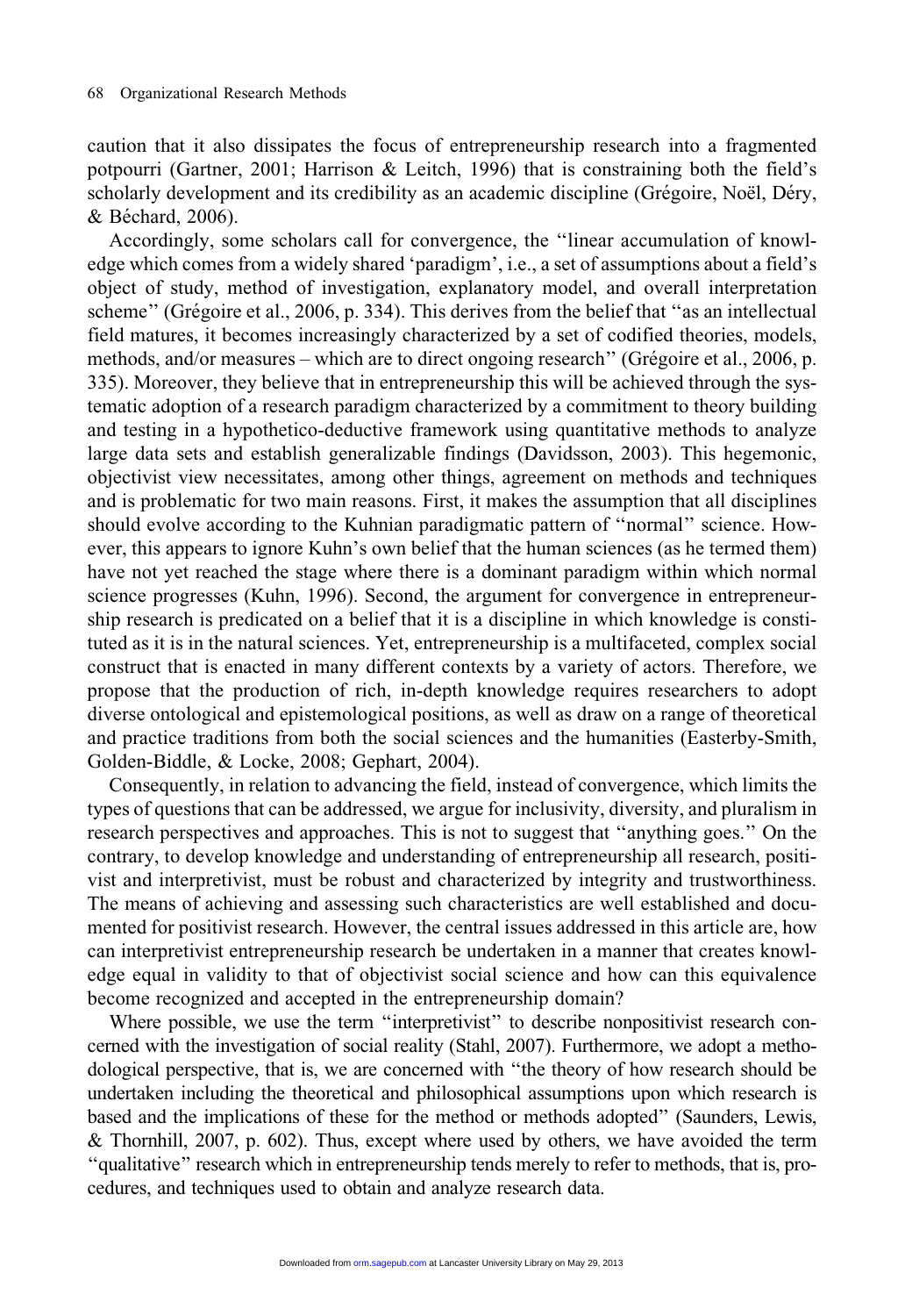The remainder of this article discusses ontology, epistemology, and methodology in entrepreneurship research. It examines the issue of research quality and discusses it in the context of both positivism and interpretivism. We propose validation as a process for establishing and assessing the quality of interpretivist entrepreneurship research. Finally, we present a guiding framework and draw on a case example by way of explication.

#### Ontology and Epistemology in Entrepreneurship Research

The early tendency toward positivism in the management disciplines was reinforced in the first decades of the 20th century by the influence of economics, sociology, and psychology on their evolution. As a result, both in management research generally and in entrepreneurship research particularly, it was believed to be possible to lay claims to the natural sciences' perceived virtues of rationality, universality, objectivity, and value-free knowledge. Thus, calls in entrepreneurship for more objectivist research (such as Davidsson, 2003), follow what currently constitutes a mainstream approach in the social sciences ''of (unthinkingly) adopting methods assumed to be successfully utilized in the natural sciences or somehow thought, on an a priori basis, to characterize proper science'' (Lawson, 2008, p. 443). In consequence, researchers in entrepreneurship tend to be more concerned with the definition of their object of study (e.g., new venture creation, opportunity recognition, entrepreneurial cognition, venture capital, growth) and the choice of data collection protocols (secondary data analysis, survey research, interpretivist case studies, and so on) than with the philosophical assumptions that underlie their work. Yet, in entrepreneurship, management and other realms of social inquiry research should emanate from beliefs about what constitutes an understanding and explanation of a social phenomenon (Keat  $& Urry$ , 1982). ''The relationship between data and theory is an issue that has been hotly debated by philosophers for many centuries. Failure to think through philosophical issues such as these, while not necessarily fatal, can seriously affect the quality of management research, and they are central to the notion of research design'' (Easterby-Smith, Thorpe, & Jackson, 2008, p. 56). Therefore, undertaking credible social research requires that the questions asked and the designs employed are shaped by the researcher's underlying ontological and epistemological assumptions.

Thus, questions confronting researchers include the following: should explanations of the social world be deduced from observable facts? (the empiricist or positivist position); should they be grounded in people's self-understandings? (the interpretivist position); or should they be based on whatever enables us to change the state of affairs in the world? (which reflects both an instrumentalist position and a deductivist position based on the generation of effectively predictive theories) (Shapiro & Wendt, 2005). There can be no simple answers to these questions given the complexity of the social world and the ontological differences between positivism and interpretivism. On the one hand, positivism is based on a realist ontology which assumes that observation is theory neutral and that the role of scientific research is to identify law-like generalizations that account for what was observed. On the other hand, interpretivism is based on a life-world ontology which argues that all observation is theory- and value-laden and that investigation of the social world is not, and cannot be, the pursuit of detached objective truth.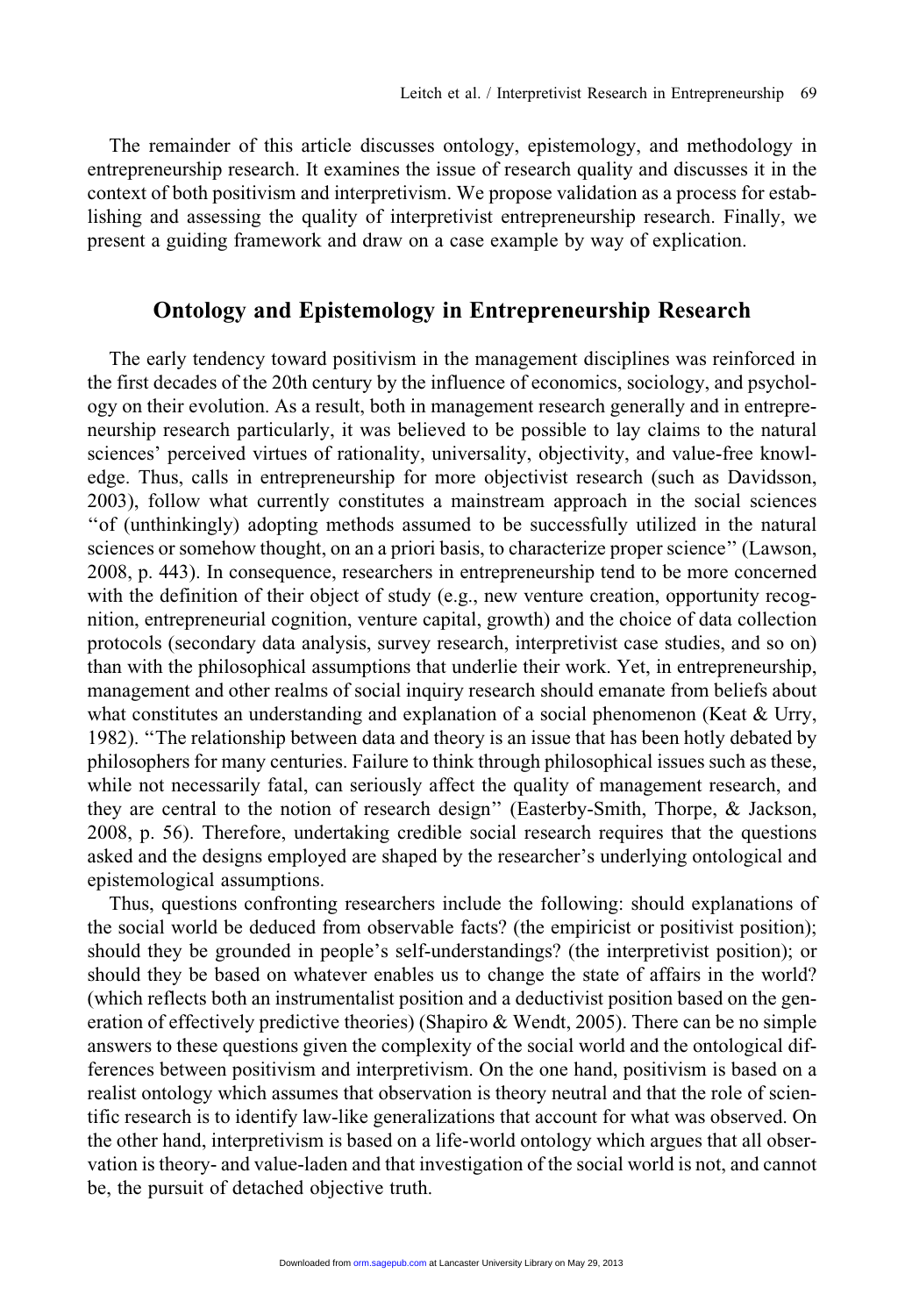#### 70 Organizational Research Methods

The adoption of an interpretivist approach to knowledge creation (Bernstein, 1995) is predicated on the argument that there can be no understanding of the social world without interpretation (Johnson, 1987). In other words, in the social sciences, interpretivist research represents a move away from erklaïren, the deterministic explanation of human behavior by establishing causal relationships between variables. Rather, it is concerned with verstehen, the understanding of human behavior which entails, ''capturing the actual meanings and interpretations that actors subjectively ascribe to phenomena in order to describe and explain their behaviour'' (Johnson, Buehring, Cassell, & Symon, 2006, p. 132). Interpretivist inquiry, therefore, attempts to embrace the complex and dynamic quality of the social world and allows the researcher to view a social research problem holistically, get close to participants, enter their realities, and interpret their perceptions as appropriate (Bogdan & Taylor, 1975; Hoepfl, 1997; Shaw, 1999). This is achieved by generating thick and rich descriptions of actual events in real-life contexts that uncover and preserve the meanings that those involved ascribe to them (Gephart, 2004).

If we view an academic discipline as a community of scholars (Harrison & Leitch, 1996), then the challenge is for those scholars to bring together insights from multiple disciplines to investigate a set of phenomena that are ''neither so broad as to defy the notion of intellectual community, nor so narrow we lose sight of our goal'' (Davidsson et al., 2001, p. 7).

#### Methodology in Entrepreneurship Research

Social objects are realized through the descriptions, classifications, or explanations of the disciplines of social inquiry. Establishing the credibility of these descriptions, classifications, or explanations ''entails finding out what procedures (theoretical, practical) are used to produce [them]. This should allow us to say that the objects so described, classified or explained are at least partly 'constructed', or produced by, those procedures themselves'' (Montuschi, 2003, p. 118). Thus, in empirical social science research objectivity may not be used as a measure of credibility because, ''talking of objectivity only makes sense in the concrete context of an assessment of a described objective inquiry'' (Montuschi, 2003, p. 119).

Law (2004) has recently taken these issues further: in the development of an ''ontological methodology" (Law, 2004, p. 154), the *procedural* issue is how to conduct social research studies well; that is, how do we reflect and enact particular commitments, such as, to truth, politics or elegance, in an investigation? What does it mean, for example, to investigate well the experience of enacting entrepreneurial intentions? (Krueger, Reilly, & Carsrud, 2000); to ask the ''why?'' and ''how?'' and ''how was the experience?'' type questions? Such questions lead to considerations that are broader yet more constrained than traditional questions of methodology. They are broader, in that the concern is not just to ''make truths'' but to ask what other realities are being made manifest in the conduct of the research (what does it mean, the ''why''?—in other words, what is the reflexive practice of the researcher in a search for meaning grounded in research participants' experiences?). They are constrained, because the outcome of these methodologies is to arrive at particular conclusions in particular locations for particular studies. Instead of there being general rules and universal methodologies (the Holy Grail of the positivist project), ''there are only specific and enacted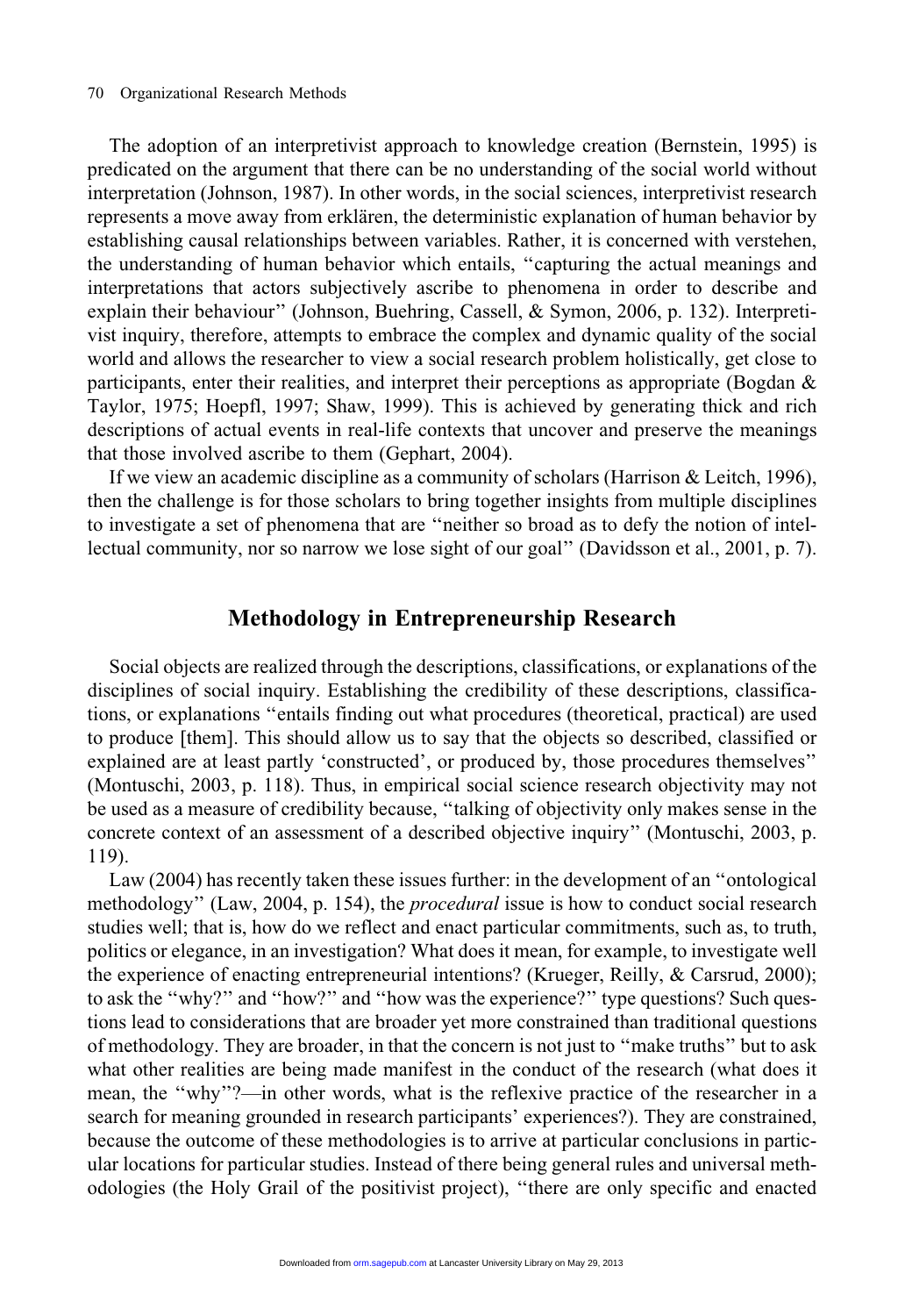overlaps between provisionally congealed realities that have to be crafted in a way that responds to and produces [the] particular ... we are left with situated enactments and sets of partial connections, and it is to those that we owe our heterogeneous responsibilities'' (Law, 2004, p. 155).

In relation to entrepreneurship Bygrave (2007) argues that its status is a practical professional discipline in which the fundamental questions are, ''what should entrepreneurs do?'' and ''how can we improve entrepreneurial practice?'' Such questions raise the issue of the nature of the entrepreneurship discipline and the implications for choice of methodology:

In our craving for the respect of our academic colleagues we are squandering the opportunity to build a new paradigm with imaginative research methods that are appropriate to a profession instead of a pure science ... we [should] keep our eyes on improving the practice of entrepreneurship (Bygrave, 2007, p. 25, 27).

In other words, the status of entrepreneurship as a practice-based discipline (Gherardi, 2006; Schatzki, 2001) suggests that its knowledge is bounded by its contextual nature.

Thus, from both the philosophy of science argument and the debate over the nature of entrepreneurship as a discipline, there are implications for choice of methodology in the field. Specifically, the adoption of interpretivist methodologies is a necessary reflection of both the nature of the objects of study and the types of questions to be asked. Indeed, Gartner and Birley (2002) propose that many important entrepreneurship questions can only be asked (and answered) through the use of such approaches and methods. They are careful though, not to enter a debate on whether such research is more ''truthful'' than positivist research; rather, they argue that the use of both approaches by entrepreneurship researchers is likely to mean that a wider range of questions may be addressed.

The implication of this is that choice of methodology becomes a matter of aptness: different types of research question are best answered by different types of study employing appropriate methods. The challenge for entrepreneurship research is not to reject traditional methodologies—the so-called standard, often quantitative, research methodologies that have been instrumentally effective in a number of domains. Rather, it is to recognize that the traditional approach is ''badly adapted to the study of the ephemeral, the indefinite and the irregular'' (Law, 2004, p. 4)—the very characteristics of entrepreneurship research that have been held to justify the adoption of interpretivist type methodologies (Neergaard  $\&$ Ulhøi, 2007). This reinforces the call for diversity and pluralism in entrepreneurship research: '' ... the breadth and richness of understanding is surely enhanced by acceptance of the need for pluralism'' (Jennings, Perren, & Carter, 2005, p.148).

#### Quality in Interpretivist Entrepreneurship Research

As indicated in the Introduction, a pragmatic challenge for interpretivist researchers in entrepreneurship is to determine the appropriate criteria for evaluating and signaling the quality of that research. In the discussion that follows, we employ ''quality'' as an umbrella term to encompass notions of truthfulness, integrity, rigor, robustness, and aptness. First, we compare and contrast positivist and interpretivist approaches to establishing and assessing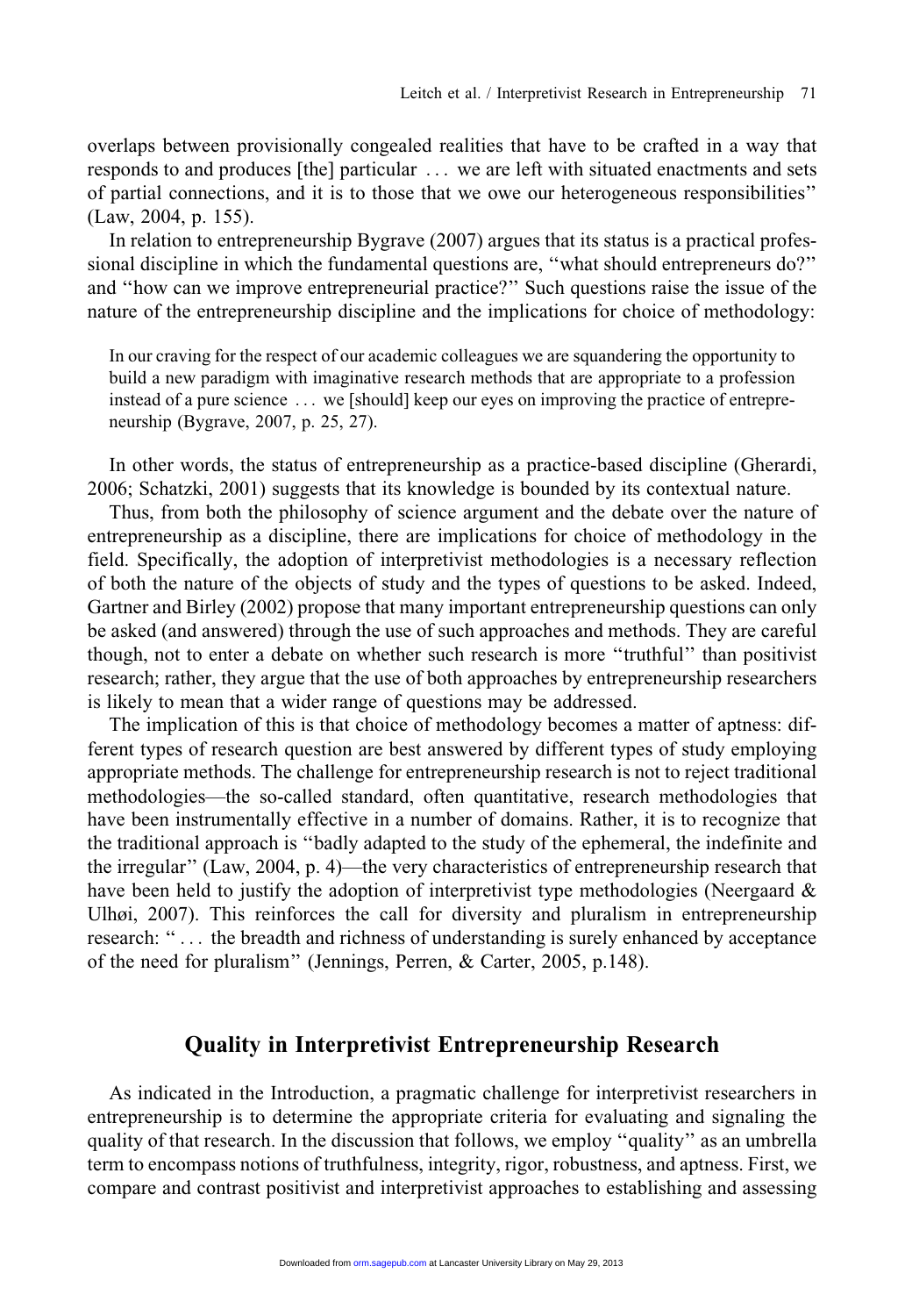research quality. Next, we draw on a particular study to illustrate the process of validation, not to suggest replication of our practices. We recognize that the research process in any particular study is contextually unique as an investigation into particular social realities and, as such, cannot be readily generalized.

#### Positivist and Interpretivist Approaches to Quality

In the context of entrepreneurship, though it has not been explicitly articulated, quality underlies the debate over the employment of interpretivist methodologies. The generally low adoption of, and regard given to, such research in entrepreneurship has been attributed primarily to a perceived lack of methodological rigor and attention to detail in those studies which have been undertaken (Gartner & Birley, 2002; Neergaard & Ulhøi, 2007). It is, of course, possible that interpretivist studies in entrepreneurship are of intrinsically poor quality (although the definition and indicators of quality remain matters for debate (Easterby-Smith, Golden-Biddle, et al., 2008)). Equally, Gephart (2004) and Locke (2001) have suggested that researchers may have undertaken robust interpretivist research but failed to describe the research process in sufficient detail. We propose that the debate over quality in interpretivist entrepreneurship research has been founded on the assumed appropriateness of positivist approaches. We argue here for a perspective associated with nonfoundationalist research, which proposes that the issue of quality can only be addressed by viewing it as intrinsic to the research design, that is, it is internalized within the underlying research philosophy and orientation (Amis & Silk, 2008).

Despite calls for the adoption of more qualitative approaches in entrepreneurship research (Gartner & Birley, 2002; Hindle, 2004; Neergaard & Ulhøi, 2007), and their widespread acceptance across the social sciences (Denzin  $& Lincoln, 2005$ ), many researchers, reviewers, and editors still favor positivist research (Easterby-Smith, Golden-Biddle, et al., 2008; Pratt, 2008). This reflects the fact that the traditional and still dominant method of assessing quality in research is the theory-driven approach central to the ''scientific method.'' Such an approach relies on a commitment to the objective discovery of the truth underlying the relations among variables, by means of research that is characterized by the traditional criteria of internal and external validity, reliability, objectivity, and generalizability (Amis & Silk, 2008). Thus, it is easier for quantitative researchers to provide indicators of rigor by presenting a relatively straightforward, transparent methodological account within a standardized set of procedures. For the interpretivist researcher however, the task of demonstrating methodological rigor is made much more difficult and complex by the range, variety, and richness of the methodological approaches available to them.

Van Maanen (1979) has argued that it is necessary to reclaim interpretivist methods for organizational research to portray more closely ''the meaning, not the frequency, of certain more or less naturally occurring phenomena in the social world'' (p. 539). Moreover, Amis and Silk (2008) contend that ''traditional and still dominant methods of assessing research quality, founded on a positivistic understanding of the social world, are inherently unsuited to producing the variety of scholarship necessary for a vital, dynamic organizational studies'' (p. 456). This issue has been identified as a potential constraint on the development of the field of entrepreneurship specifically. Indeed, Hindle (2004, p. 577) cautions that, ''Unless entrepreneurship ... begin[s] to embrace higher volumes of higher caliber qualitative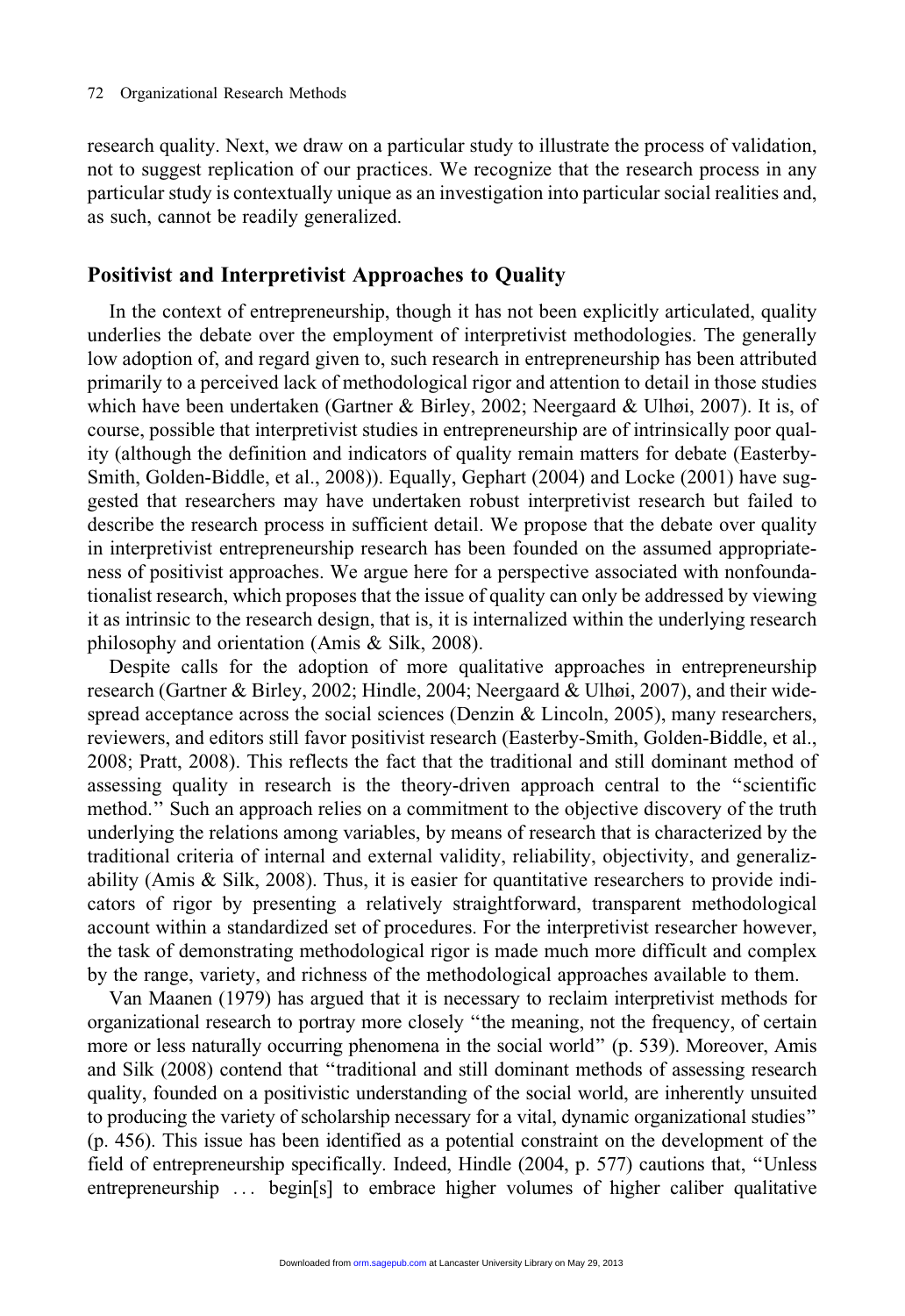research, the relevance and potency of the entrepreneurial canon will be severely compromised by a lack of the methodological variety that is so strongly displayed in other social sciences''.

In relation to research quality, Amis and Silk (2008, p. 457) state that it is not ''something to be tested at the completion of the research or an outcome of the application of methods'' (p. 458). Instead they argue that it is inseparable from the ontological and epistemological foundations on which a particular study is based. In support of their argument they discuss three different research orientations namely, foundationalism, quasifoundationalism, and nonfoundationalism and the respective interpretations of quality associated with them. The nonfoundationalist position is the furthest removed from positivism and its associated assumptions of quality. Nonfoundationalist researchers believe that moral concerns are central to the purpose and quality of research, so there is no possibility of uncovering any neutral social facts and that all knowledge is value-laden. ''Thus there can be no hypotheses to be tested, proven, disproven, or retested as there are no objective facts to uncover'' (p. 457). Furthermore, from this perspective issues of quality are inherent in the underlying intent of the research based on a ''moral ethic'' in organizational theory that is less concerned with understanding how to design more efficient organizations than with who controls them and the consequences of that control (Amis & Silk, 2008, p. 458; Bartunek, 2002; Clegg, 2002; Hinings & Greenwood, 2002).

Regarding how quality in interpretivist entrepreneurship research can be established and assessed, a critical issue to be borne in mind is the aim of such research. As Cope (2005) reminds us, ontologically no assumptions are made about what is and is not real—descriptions of phenomena begin with people's experiences of them. Thus, the purpose of interpretivist research is not to confirm or disconfirm prior theories, ''but to develop 'bottom-up' interpretive theories that are inextricably 'grounded' in the lived-world'' (Cope, 2005, p. 167). Consequently, quality permeates the entire research process that involves not only a sound understanding of its ontological and epistemological underpinnings and research design, but also experience and skill in the use of data gathering and analysis techniques. More specifically, it entails ''carefully and thoroughly capturing and describing how people experience some phenomenon—how they perceive it, describe it, feel it, remember it, make sense of it and talk about it with others'' (Patton, 1990, p. 104). In addition, this has to be carefully recorded yet, as Gephart (2004, p. 458) notes, researchers often fail to describe the research process in sufficient detail and to articulate ''how research practices transform observations into data, results, findings and insights''. Therefore, interpretivist researchers in entrepreneurship, as in other social science domains, must appreciate that it is their responsibility to provide the reader with sufficient information on the design and conduct of their research so that she or he may assess the integrity and rigor of the research process.

In light of the above, the issue of validity must be reconsidered. Angen (2000, p. 387) has suggested that new configurations of validity depend on qualities inherent in the researcher and the research process and uses the term ''validation'' rather than ''validity'' to emphasize how ''a judgement of the trustworthiness or goodness of a piece of research is a continuous process occurring within a community of researchers ... Maintaining an antifoundationalist stance on epistemology implies the need for an ongoing open dialogue on the topic of what makes interpretive research worthy of our trust'' (Angen, 2000, p. 387; Lather, 1993; Mischler, 1990).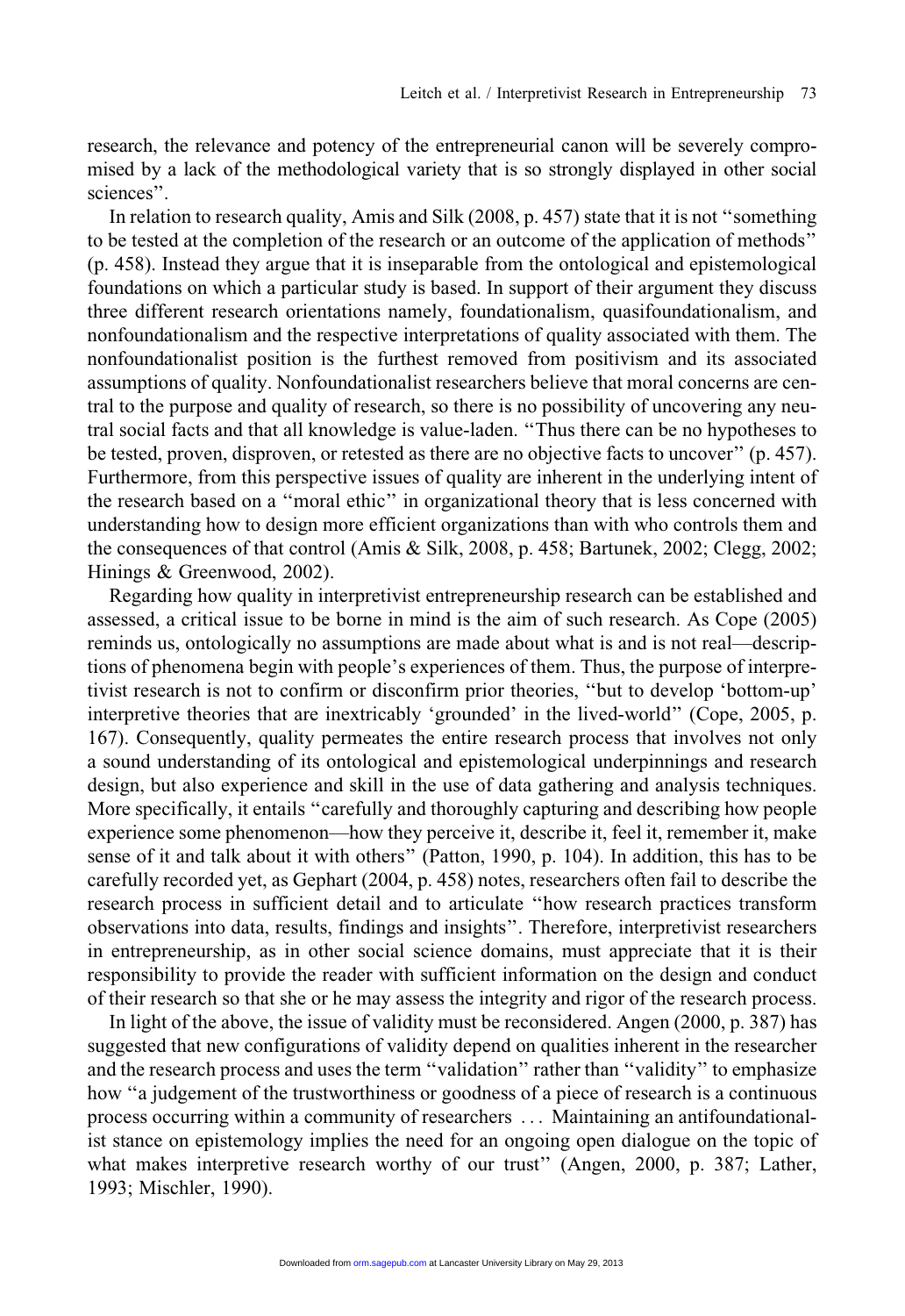#### 74 Organizational Research Methods

This process of validation comprises three elements. First, as value-free science is considered an impossibility (Smith, 1990), ethical validation of any interpretivist research study encompasses the moral stance of the researchers (Fiumar, 1990) and is reflected in the focus on understanding meanings in everyday existence and on supporting the development of self-awareness in the research participants. It requires that we provide ''practical, generative, possibly transformative, and hopefully nondogmatic answers to the questions we pose as researchers'' (Angen, 2000 p. 389; Van Manen, 1990). Unger (1992) suggests that the ethical validation of an investigation should involve asking if it is helpful to the target population, whether alternative explanations to those articulated are presented, and if we are aware of, or are more enlightened about, the human condition because of it. Second, given that methods per se cannot be the basis for establishing validity in interpretivist research, validation arises from the substance of the inquiry. Accordingly, the substantive validation of a piece of research must be thought through carefully from the inception of the study to the completion of the research process. Creswell (1998, p. 16) observes that such research occurs in a natural setting; the researcher is the key instrument of data collection; data are collected as words through interviewing, participant observation, and/or qualitative open-ended questions; analysis is done inductively; and the focus is on participants' perspectives. Substantive validation includes the researcher assessing their biases at an earlier stage of the process, reflecting on how these are changed through engagement with the research topic and context, and documenting all this in the final output (Angen, 2000; Bergum, 1991). Accounts of interpretivist research should, therefore, provide compelling, powerful, and convincing evidence for the intended audience (Smith, 1990; Van Manen, 1990). Third, the validation of such research fundamentally depends on researcher quality (Angen, 2000), and it is the responsibility of the researcher to develop a valid interpretation of their research topic because ''we have a human moral obligation to take up topics of principal value; and we must do everything in our power to do them justice'' (Angen, 2000, p. 391).

These elements encompass the distinctively interpretivist emphasis on the signaling of openness to emergent issues, the paying of attention to negative and deviant (outlier) cases, the separation of evidence and interpretation, the communication of transparency and reflexivity in the methods used, the adoption of an approach which is both faithful to, and critical of, the data, and the exploration of the possible relevance or utility to interest groups (Easterby-Smith, Golden-Biddle, et al., 2008). These three elements of validation also have implications for the three domains of the research process namely, research design and data collection, data analysis, and interpretation. In these domains the researcher explains the aim and rationale for the research, sets this in the context of prior knowledge of the topic, justifies the choice of interpretivist methods as the most appropriate, explains the research process in terms of case selection, gaining access and data recording, sets out the process of data analysis, and clearly identifies the implications of the findings (Easterby-Smith, Golden-Biddle, et al., 2008; Seale, 2004).

To illustrate the implications of this shift from validity as an outcome, that is, something supported by sound and convincing evidence, to validation as the process of confirmation, we provide a guiding framework that will allow an interpretivist researcher to establish and demonstrate the trustworthiness of their methodological approach (Table 1). In addition, we draw on a case illustration based on one of our own interpretivist research projects. Although we argue that trustworthiness requires the clear and coherent signaling of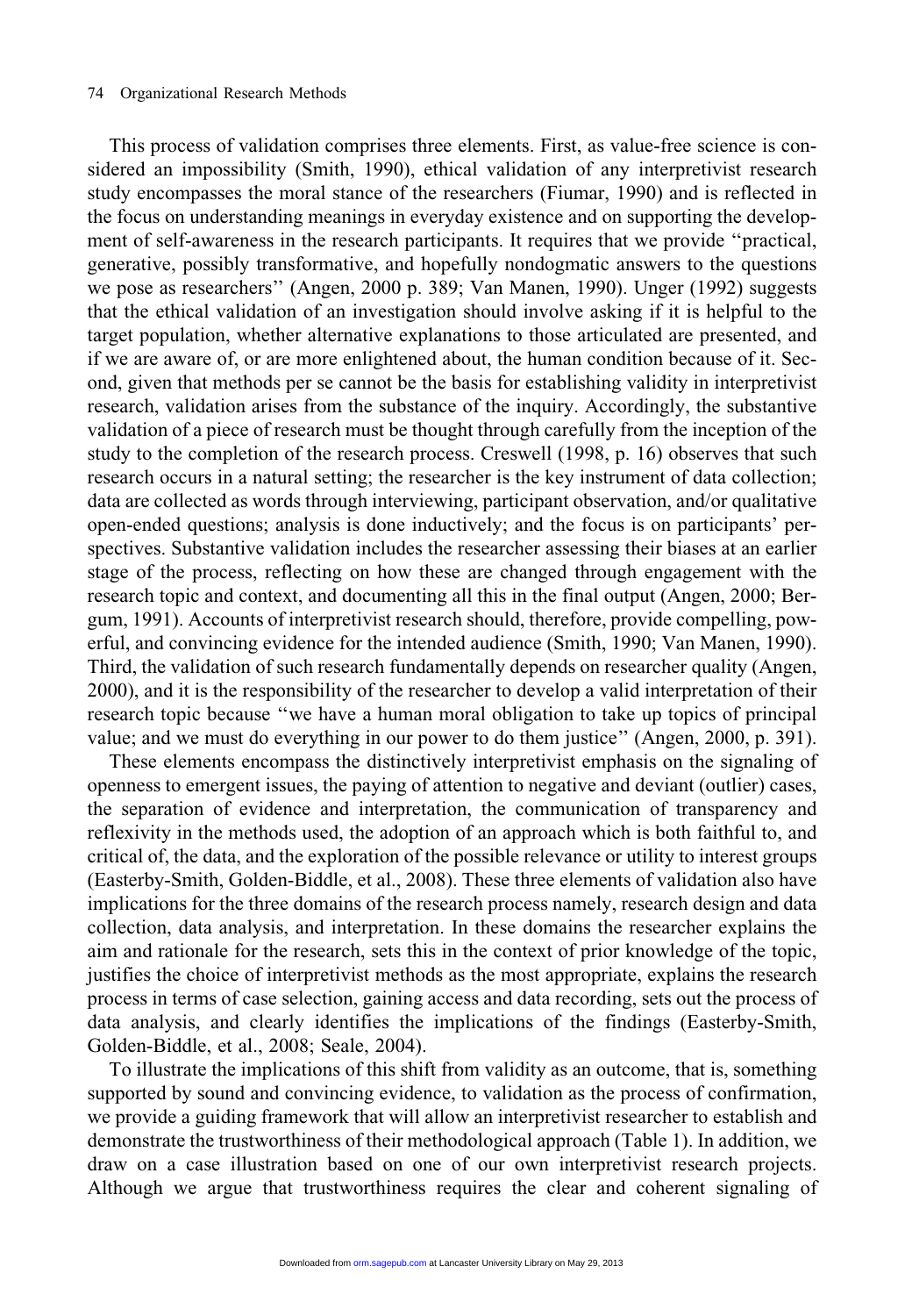|                           |                                                                                                                                       | Validation of the Process of Undertaking Empirical Interpretivist Research                        |                                                                                                                                    |
|---------------------------|---------------------------------------------------------------------------------------------------------------------------------------|---------------------------------------------------------------------------------------------------|------------------------------------------------------------------------------------------------------------------------------------|
|                           | Research Design and<br>Data Collection                                                                                                | Analysis                                                                                          | Interpretation                                                                                                                     |
| Validation<br>Ethical     | Understand meanings<br>Research process<br>Practical value<br>Moral stance                                                            | Give voice to participants<br>Choice of method                                                    | Addresses 'so what'? question<br>Generative potential<br>Transforms actions                                                        |
| Substantive<br>Validation | Popular & personal understandings<br>Researcher's paradigm &<br>pre-understandings<br>Intersubjectivity<br>Self-reflexivity<br>Access | Present disconfirming cases<br>Theoretical candor<br>transformation<br>Transparency<br>Record own | Record own transformation<br>Dynamic research process<br>Evidence of conceptual<br>Self-reflexivity<br>Transparency<br>development |
| Researcher Quality        | Characteristics & attributes                                                                                                          | Personal involvement                                                                              | Craft work                                                                                                                         |
|                           |                                                                                                                                       |                                                                                                   | (continued)                                                                                                                        |

|                     | Ļ              |
|---------------------|----------------|
|                     | I              |
|                     | I              |
| ֧֚֚֬֝<br>۳<br>TakiT | i              |
|                     | j              |
|                     |                |
|                     | $\overline{1}$ |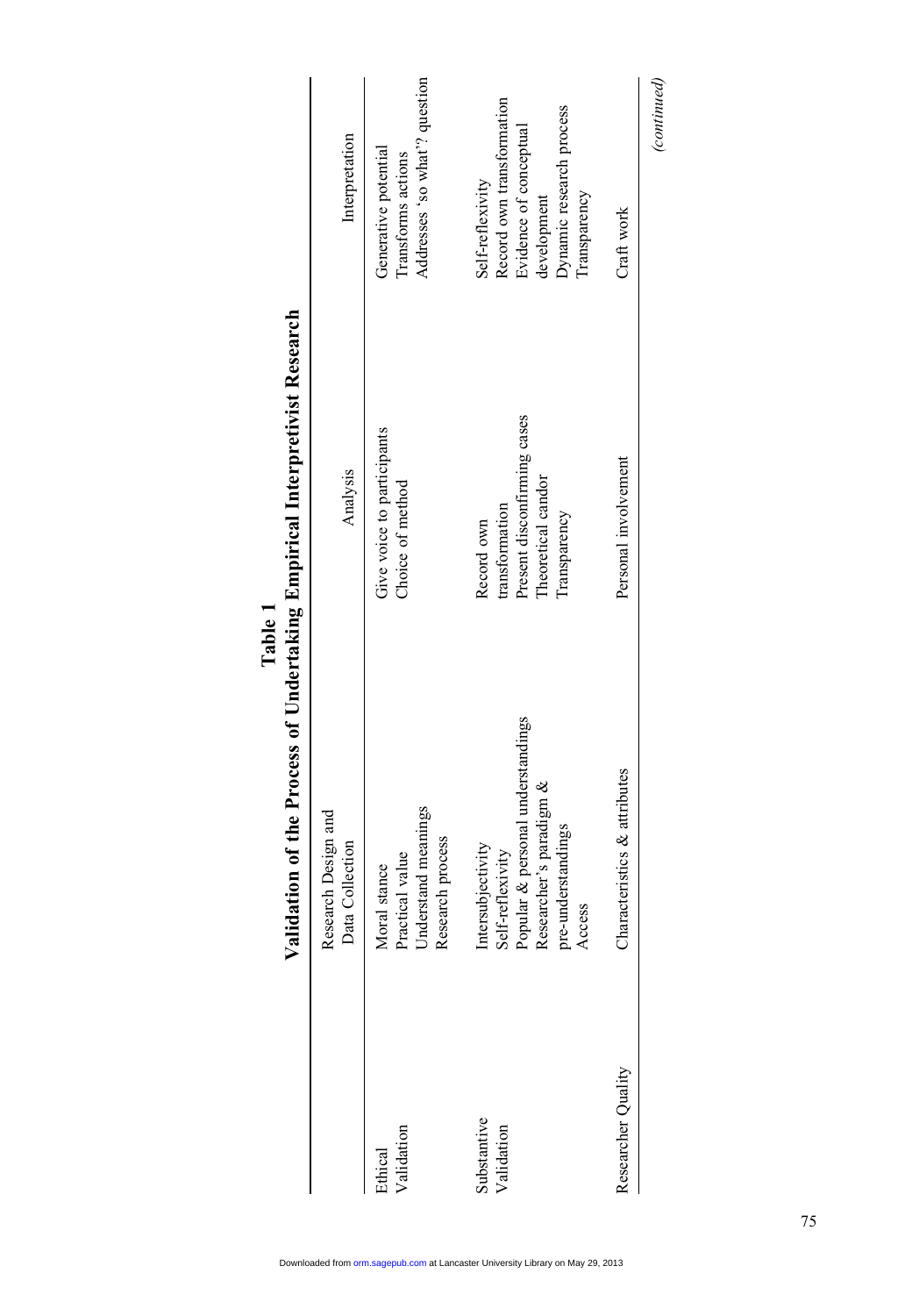|                                                                                              | Table 1. (continued)                                                                                                                                                                                                                                                                                                                        |                                                                                                                     |                       |
|----------------------------------------------------------------------------------------------|---------------------------------------------------------------------------------------------------------------------------------------------------------------------------------------------------------------------------------------------------------------------------------------------------------------------------------------------|---------------------------------------------------------------------------------------------------------------------|-----------------------|
|                                                                                              | Research Design and<br>Data Collection                                                                                                                                                                                                                                                                                                      | Analysis                                                                                                            | Interpretation        |
| Quality                                                                                      | Indicators of credibility<br>Purpose of research<br>Moral stance                                                                                                                                                                                                                                                                            | Visibility of researcher's work                                                                                     | Rhetoric & persuasion |
| NOTES: Key to Terms in Table 1<br>Ethical Validation                                         |                                                                                                                                                                                                                                                                                                                                             |                                                                                                                     |                       |
|                                                                                              | <i>Practical value:</i> Practical answers to the "so what" question; not divorced from real life context (Sandelowski, 1995); transformative potential, disrupts received notions of<br>Moral stance: Thoughtful, caring, and responsible approach to the study of the human condition (Angen, 2000).                                       |                                                                                                                     |                       |
| (Angen, 2000; Easterby-Smith, Golden-Biddle,                                                 | how research is formulated, carried out and written up (Angen, 2000), alternative explanations presented; explanation of possible relevance or utility to interest groups<br>& Locke, 2008)                                                                                                                                                 |                                                                                                                     |                       |
| (Easterby-Smith, Golden-Biddle, et al., 2008).                                               | Understand meanings: Generative potential (raise new possibilities, open up new questions, and stimulate dialogue; (Gadamer, 1994); signals openness to emergent issues                                                                                                                                                                     |                                                                                                                     |                       |
| meaning through discourse.                                                                   | Research process: Promotes an equitable context in which diverse voices may be heard, no-one's voice is excluded or demeaned (Caputo, 1987; Flax, 1990; Haraway,<br>1988; Lather, 1986;); egalitarian relationship between researcher and participants, researcher not a "privileged possessor of expert knowledge" (Lather, 1986); creates |                                                                                                                     |                       |
|                                                                                              | Choice of method: Adoption of approach that is both faithful to, and critical of, the data (Easterby-Smith, Golden-Biddle, et al., 2008).                                                                                                                                                                                                   |                                                                                                                     |                       |
| Substantive Validation                                                                       | Intersubjectivity: Shared meanings constructed by people in their interactions to understand social and cultural life; vigilant self-critical reflection (Alcoff, 1994) under-<br>standing influences on researcher's prejudgments and preunderstandings.                                                                                   |                                                                                                                     |                       |
| Theoretical candour: Conceptual development<br>Record own transformation: Articulate process | evidencing how conclusions were reached (Morse, 1994; Sanjek, 1990).                                                                                                                                                                                                                                                                        | intelligibly and coherently so that the reader may judge the trustworthiness of the arguments made (Madison, 1988). |                       |
|                                                                                              | Dynamic research process: Dynamic process of creation of meaning and production of knowledge.                                                                                                                                                                                                                                               |                                                                                                                     |                       |
| meanings presented (Madison, 1988; Nielsen,                                                  | Transparency: Dissemination and publication of research; thorough and comprehensive documentation of process undertaken so others can judge the trustworthiness of the<br>1995).                                                                                                                                                            |                                                                                                                     |                       |
|                                                                                              | Present disconfirming cases: Paying attention to negative or deviant (outlier) cases (Easterby-Smith, Golden-Biddle, et al., 2008).                                                                                                                                                                                                         |                                                                                                                     |                       |
| topic; ethical stance and integrity of researcher (Angen, 2000)<br>Researcher Quality        | Characteristics and attributes: Good people skills; resilience; patience and persistence; versatility; flexibility; meticulousness; creative and persuasive writer; passion for                                                                                                                                                             |                                                                                                                     |                       |
|                                                                                              | Personal involvement: Intensive and personal involvement in the process (Sanjek, 1990) and ability to minimize distance between self and others (Creswell, 1998).                                                                                                                                                                           |                                                                                                                     |                       |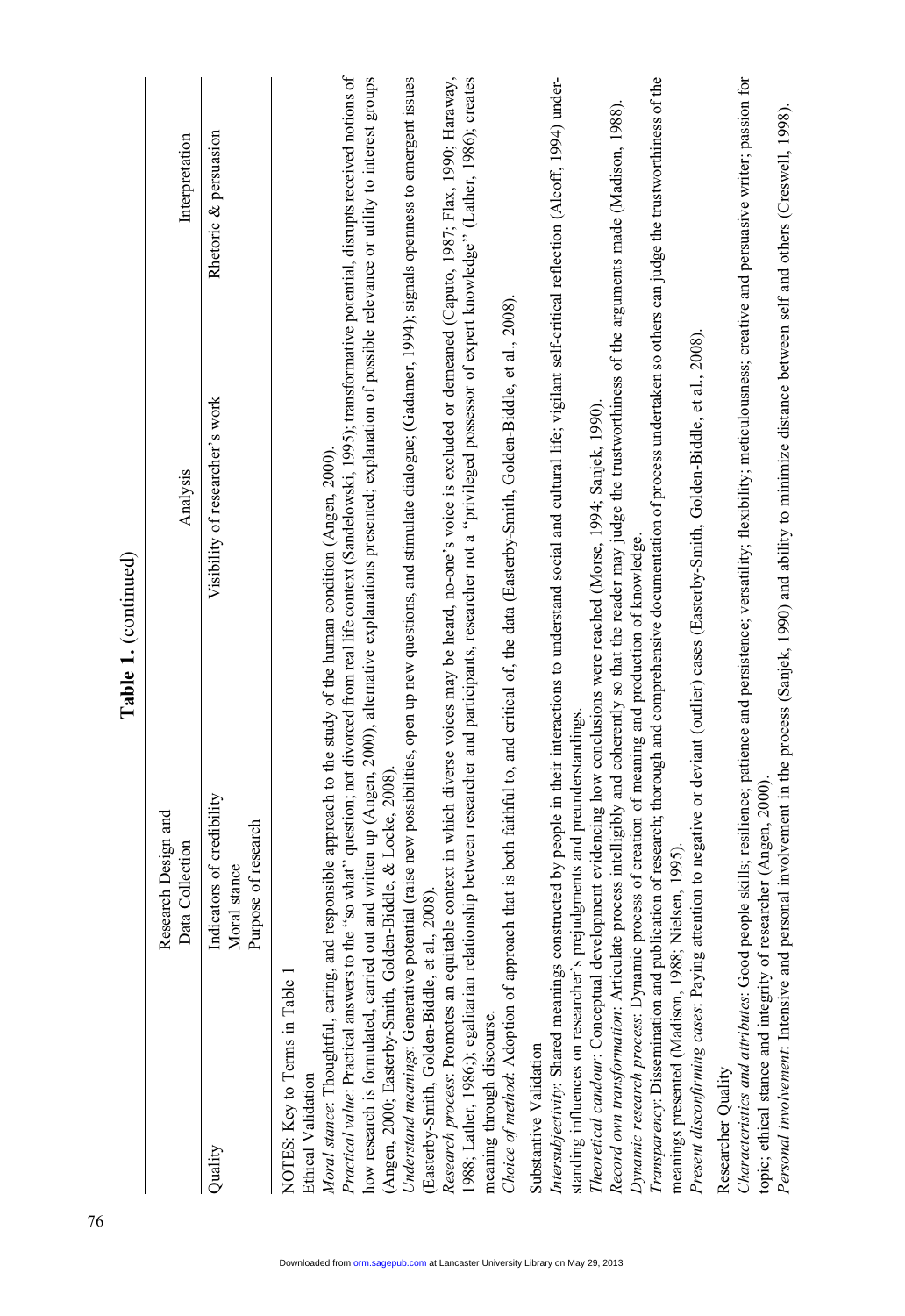validation at all stages of the research process, we recognize that context matters and the detailed articulation of the validation of any particular qualitative research study will necessarily be unique to itself.

#### Research Design and Data Collection

The study which we draw on is an investigation of women's perceptions of the experience of raising external finance for the start-up and growth of their businesses (some early empirical results, but not the broader methodological issues we discuss here, have been presented in Hill, Leitch, and Harrison, 2006). As women business owners are not a homogeneous group, and it is no longer appropriate to identify ''the male'' as the benchmark against which female entrepreneurship is judged (Ahl, 2004, 2006; Carter & Brush, 2004), the research was designed to encapsulate their heterogeneity as well as their context in terms of time and space. To capture the complicated and dynamic nature of the process of seeking and obtaining finance, interpretivist analysis was required to give ''voice'' to women's experiences in their own right as an underrepresented and underresearched group in entrepreneurship. We chose as our data collection method in-depth interviews with people who had ''directly experienced the phenomenon of interest'' (Patton, 1990, p. 104). Specifically, we used the qualitative version of the critical incident interview technique (CIT) (Chell, 2004) to evoke the full complexity of accessing finance, to allow for reflexivity and self-critical reflection as we engaged with the participants, and for the emergence of disconfirming cases (Butterfield, Borgen, Amundsen, & Maglio, 2005; Chell, 1998, 2004; Flanagan, 1954). Although the use of CIT in entrepreneurship research has been relatively limited (Harrison & Mason, 2004), we consider that in this study its use was fully consistent with a nonfoundationalist perspective that considers quality in research as relational (Lincoln, 1995), grounded in the sharing of experience between the researchers and the participants in the research (Amis  $\&$ Silk, 2008).

During the interviews, participants were asked to recall specific events from their personal perspectives and in their own words (Stauss  $&$  Weinlich, 1997), which gave them ''voice.'' This permitted ''self-defined criticality'' where the focus was on participants' "personal representation of salient moments" (Cope, 2003, p. 436; Cope and Watts, 2000, p. 112), thereby yielding ''understanding of the incident from the perspective of the individual, taking into account cognitive, affective and behavioural elements'' (Chell, 1998, p. 56). Our use of CIT in this manner enabled the creation of detailed records of events (Grove & Fisk, 1997) and a rich set of data (Gabbott & Hogg, 1996), which facilitated the development of depth and thoroughness in understanding.

Cope (2005, p. 176) points out that, in designing such interviews, which should allow the course of the dialogue to be largely set by the participants (Thompson, Locander, & Pollio, 1989), researchers have to find a comfortable and achievable balance between preunderstanding (structure) and unbiased openness toward the phenomenon under study. Therefore, it is the participants who define what constitutes both an incident and, in this case, the effectiveness and ineffectiveness of their encounters with actual or potential providers of finance in the context of their own realities.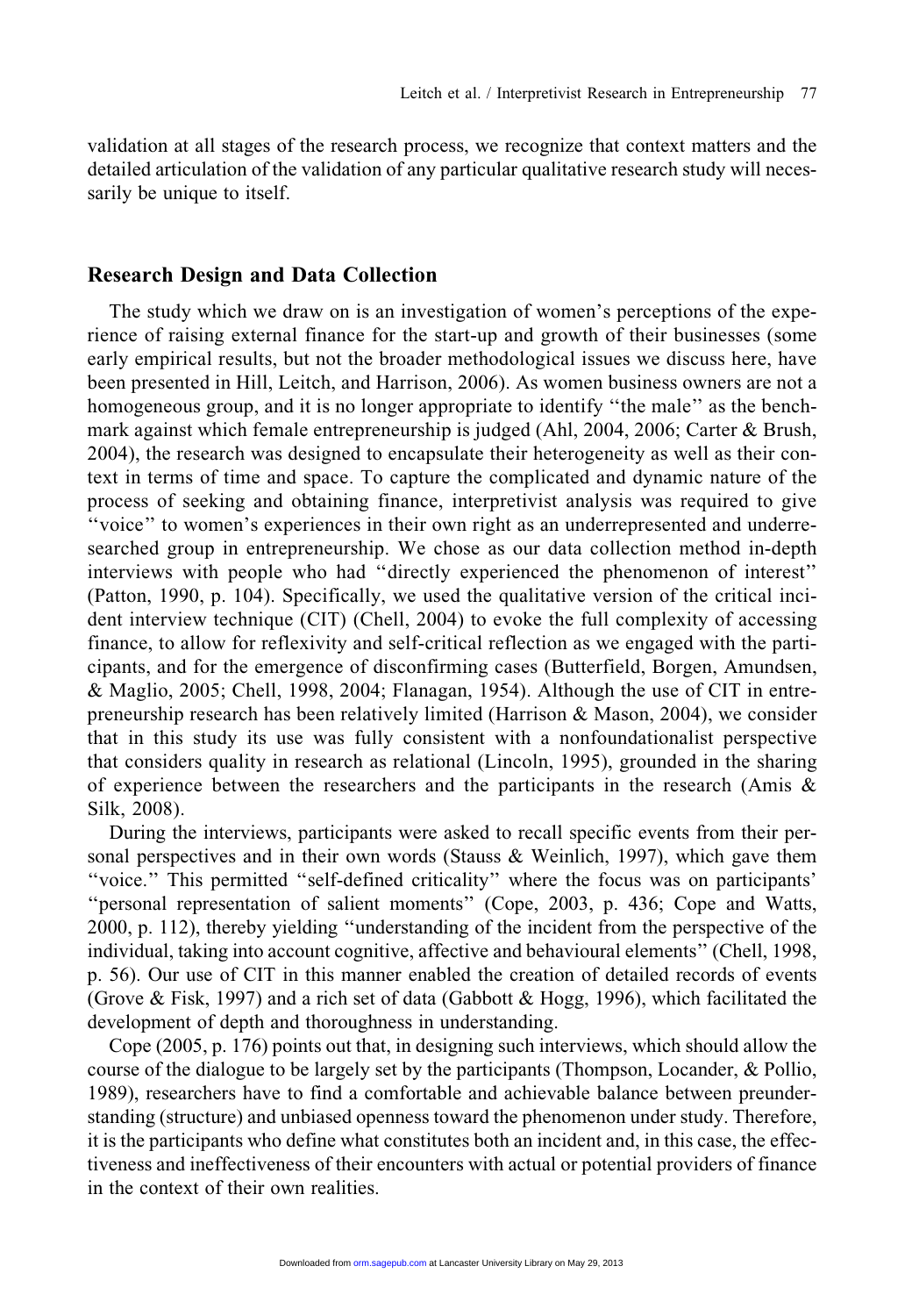#### 78 Organizational Research Methods

#### Analysis

Basit (2003, p. 143) describes the analysis of qualitative data as being a difficult, dynamic, intuitive, and creative process, the aim of which is to determine the assumptions, categories, and relationships that inform respondents' views of the world in general and of the issue under investigation in particular (McCracken, 1988). This involves ''working with data, organizing it, breaking it into manageable units, synthesising it, searching for patterns, discovering what is important and what is to be learned, and deciding what you will tell others'' (Bogdan & Biklen, 1982, p. 145). It allows research findings to be drawn from the dominant or significant themes teased from the raw data without the constraints of more structured methodologies (Thomas, 2003). The primary goal is to generate understanding of the participants' sense making in the research situation.

Our analysis involved close reading and re-reading of the texts (the interview transcripts) and proceeded in three stages. First, to create descriptive categories that represented a preliminary framework for analysis, we identified a number of broad categories or themes through a process of open coding (Strauss & Corbin, 1990). We began with a ''start list'' (Miles & Huberman, 1994) of 13 preliminary codes or categories derived from the structure of the critical incident interview that had been informed by both our own prior understanding of the research topic and by popular and personal understandings of the issue. Second, we broke the raw data down into manageable ''bits'' (Dye, Schatz, Rosenberg, & Coleman, 2000), coded these bits, and assigned to temporary categories those data bits that apparently related to the same context. In doing so, we made a series of judgments based both on our own personal interaction with the data and with each other as researchers and on our commitment to give voice to the participants at all stages of the process.

To facilitate the separation of the perceptions and experiences of the research participants from our own perceptions of those perceptions and experiences in the analysis, we adopted the following procedure. The nine transcripts were scrutinized by two of us, each of whom independently coded the texts on a paragraph by paragraph basis. Following Ryan & Bernard (2003) we ''pawed'' the text, which involved highlighting key phrases because they appeared to make some kind of sense (Sandelowski, 1995). Third, through a process of "axial coding" (Strauss & Corbin, 1990) we revised and refined the start list of categories, created subcategories and determined how the categories related to each other. This process of constant comparison of the codes and categories emerging from the analysis was accompanied by comparison with subsequent data collected and with concepts outlined in the literature (Glaser & Strauss, 1967). By comparing and combining categories in new ways, we sought not merely to describe, but to develop new insights into the phenomenon of interest (Hoepfl, 1997). Thus, it is possible to signal in the written account of a research project, the personal involvement of the researchers in the process of analysis, the nature of the researchers' work, the transformation in their understanding, and their thoughtfulness and care in the choice of method and analysis (Kvale, 1996; Mischler, 1990).

#### Interpretation

In interpreting the outcomes of the analysis, our purpose was to create a small number of summary categories that we considered captured the key themes in the raw data judged to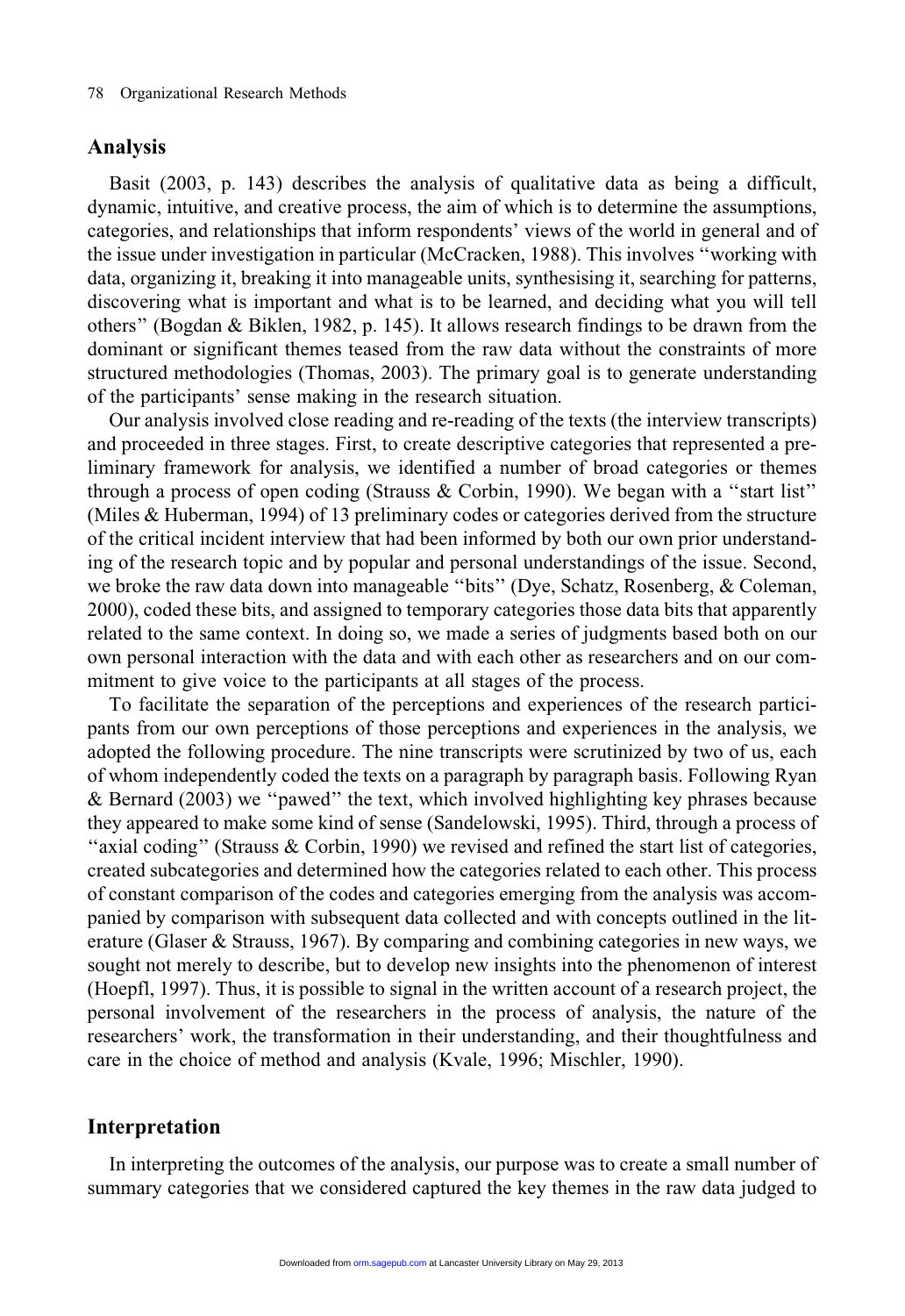be the most important in terms of the research objectives (Thomas, 2003). The aim of the process was to organize and structure the outcomes of the analysis according to the issues and topics identified by research participants as being important in understanding the phenomenon of interest (Shaw, 1999), a grounded understanding, ''derived from the concepts and categories which social actors use to interpret and understand their worlds'' (Jones, 1985, p. 25).

In signaling the validation of the interpretation of the outcomes of the analysis, it is important to recognize both the generative potential of the research, in terms of opening new questions and possibilities (Peshkin, 1993), and the scope for transforming actions, based on a cooperative approach between the researcher and the participants—as illustrated by our study. The process of theme identification may also involve discovery of themes missing from the text, that is, what participants do not mention—contrary perhaps to what intuition and/or prior research and experience would suggest they might. In this study, one such missing theme was ''the deal,'' yet intuitively one might have expected the nature of the deal struck between applicants for, and suppliers of, finance to have influenced participants' perceptions of the effectiveness and ineffectiveness of such encounters. Data analysis revealed that participants appeared to be influenced less by the substance of the deal and more by their perceptions and evaluations of the interactions between themselves and the actual/potential suppliers of finance. This finding raises issues for further research and has practical implications in terms of the self-reflexive behavior of both women business owners and financial institutions and intermediaries. Moreover, it allows the researchers to clearly evidence that the research addresses issues of practical relevance through design, analysis, and interpretation, and thereby passes the ''so what?'' test.

Using the guidance set out in Table 1, interpretivist researchers are able to highlight the validation of their research in a way that is consistent with both their own intentions as researchers and the situations and expectations of the participants. However, none of these signals will be effective if the researcher herself does not describe her own skills and personal qualities (Morse, 1994). These comprise possession of good interpersonal skills including resilience, patience, persistence in the face of ambiguity and setbacks, versatility, and flexibility and meticulousness in carrying out the research, which can be revealed by clearly articulating what was done and how it was done at all stages of the research process. In addition, the creation of intersubjective understanding within both the community of researchers and the community of the researched, the ability to communicate persuasively (to use rhetoric, in the Aristotelian sense (McCloskey, 2008)) is paramount. If interpretivist research in entrepreneurship is to meet the required standards of validation, then its practitioners must be accomplished craft workers (Kvale, 1996; Mischler, 1990), learning the skills of interpretivist research through exemplars, experiential training, and practice.

#### Conclusion

As entrepreneurship is a multifaceted, complex social construct, we have contended that knowledge production requires inclusivity, diversity, and pluralism in research perspectives and approaches. Furthermore, we believe that to develop knowledge and understanding, all such research must be robust and characterized by integrity and trustworthiness. However,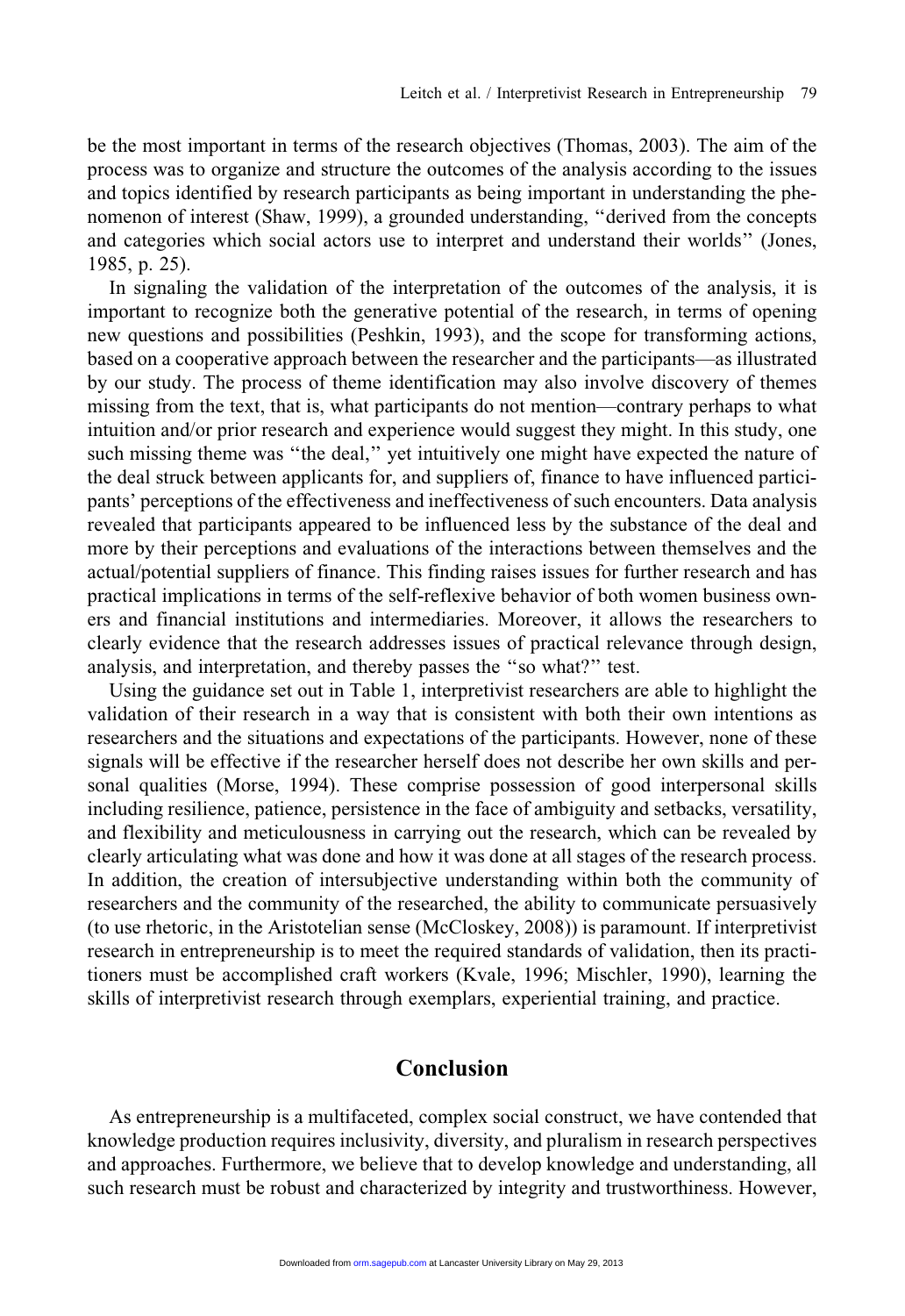in relation to interpretivist research, quality has been a problematic issue partly because of the assumed appropriateness of applying positivist criteria to its assessment and also because there are relatively few examples of thorough, rigorous, and robust studies. In this article, we have responded to recent calls for more and better interpretivist research in entrepreneurship by elaborating the justification for, and the procedures to be followed in, conducting such research. We have demonstrated that with due care and attention, interpretivist entrepreneurship research is capable of producing rich data through which respondents' experiences, perceptions, and beliefs may be accessed, thus adding significantly to the understanding of entrepreneurial behavior.

Our discussion has also been set within an argument that the real issue in advancing the field of entrepreneurship is more to do with determining the questions to be asked (methodology) than with debating the methods (techniques) used to answer those questions. Thus, a key issue is not selecting between qualitative and quantitative research techniques, but the more fundamental choice between interpretivist and positivist methodological perspectives. We have followed the nonfoundationalist argument that all observation is theory-laden and context specific, and in consequence there are no external reference points against which to compare research design, research execution, and the data produced. Accordingly, the issue of quality can only be addressed by considering it to be intrinsic to the research design. Therefore, "it becomes *internalized* within the underlying research philosophy and orientation rather than being something to be 'tested' at the completion ... or during ... the research'' (Amis & Silk, 2008, p. 466).

Our focus has deliberately been on the articulation of the issues involved in establishing and demonstrating the validation of interpretivist entrepreneurship research. We conclude that quality has to be established, not through some ex-post assessment of the truthfulness of the research findings, but intrinsically through the ethical and substantive validation of the design and execution of the research by skilled and capable researchers. In this way, we have progressed the debate concerning the contribution that interpretivist entrepreneurship research can make to the development of the field.

#### References

- Academy of Management. (2007). Domain Statement, Entrepreneurship Division, Academy of Management. Retrieved December 29, 2007, from www.aomonline.org
- Ahl, H. (2004). The scientific reproduction of gender inequality. Copenhagen Business School.
- Ahl, H. (2006). Why research on women entrepreneurs needs new directions. *Entrepreneurship Theory and* Practice, 30, 595-621.
- Alcoff, L. (1994). The problem of speaking for others. In S. O. Weisser & J. Fleischner (Eds.), Feminist nightmares: Women at odds: Feminism and the problem of sisterhood (pp. 285-309). New York University Press.
- Amis, J. M., & Silk, M. L. (2008). The philosophy and politics of quality in qualitative organizational research. Organizational Research Methods, 11, 456-480.
- Angen, M. J. (2000). Evaluating interpretive inquiry: Reviewing the validity debate and opening the dialogue. Qualitative Health Research, 10, 378-395.
- Bartunek, J. M. (2002). The proper place of organizational scholarship: A comment on Hinings and Greenwood. Administrative Science Quarterly, 47, 422-427.
- Basit, T. N. (2003). Manual or electronic? The role of coding in qualitative data analysis. *Educational Research*, 45, 143-154.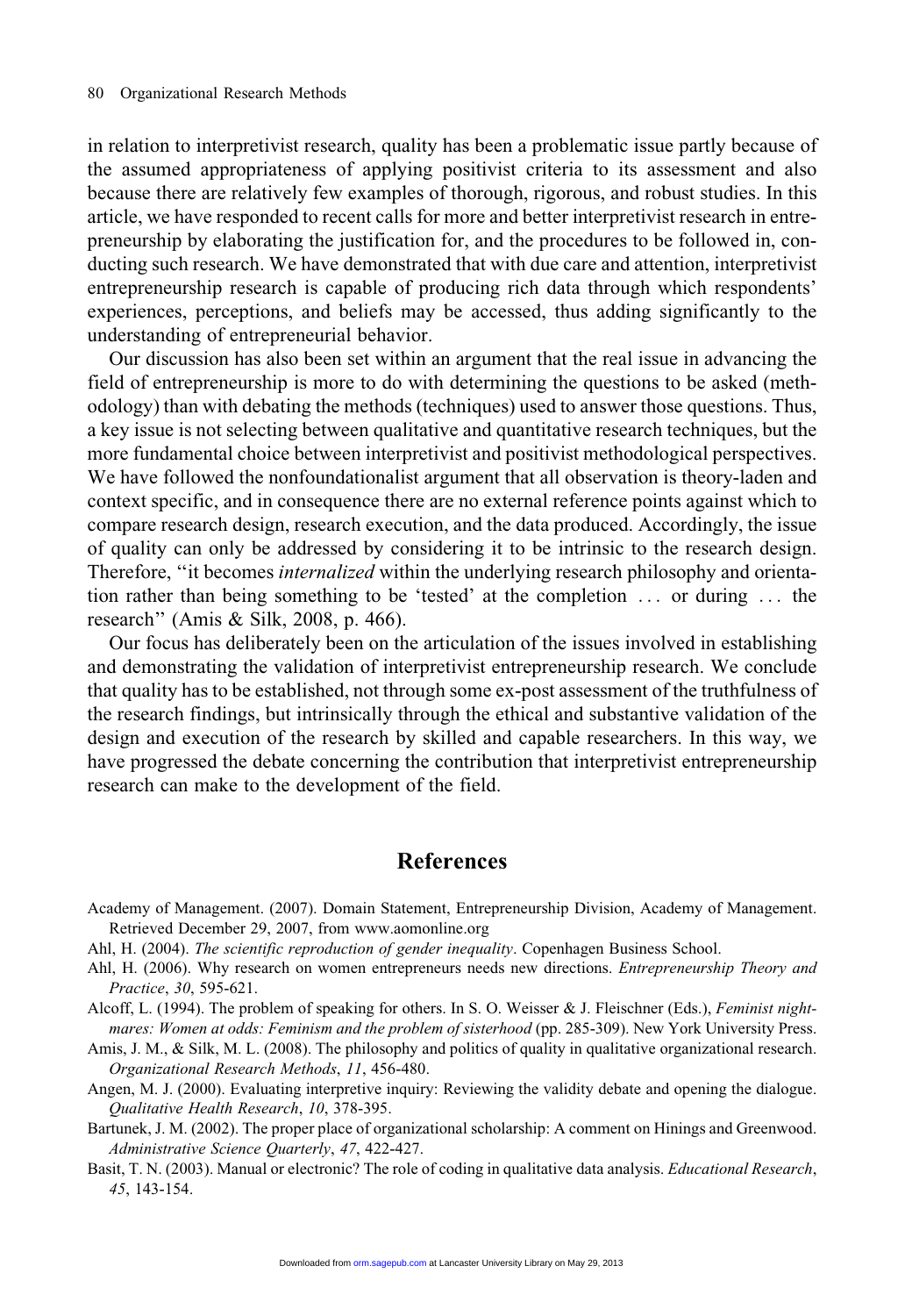- Bergum, V. (1991). Being a phenomenological researcher. In J. Morse (Ed.), Qualitative nursing research (Rev. ed., pp. 55-71). Newbury Park, CA: Sage. (Reprinted from Women to mother: A transformation, by V. Bergum, 1989, Westport, CT: Bergin & Garvey).
- Bernstein, R. J. (1995). Beyond objectivism and relativism: Science, hermenutics, and praxis. Philadelphia: University of Pennsylvannia Press.
- Bogdan, R. C., & Biklen, S. K. (1982). Qualitative research for education: An introduction to theory and methods. Boston, MA: Allyn & Bacon.
- Bogdan, R., & Taylor, S. J. (1975). Introduction to qualitative research methods: A phenomenological approach to the social sciences. New York: John Wiley.
- Brush, C. G., Manolova, T. S., & Edelman, L. F. (2008). Separated by a common language? Entrepreneurship research across the Atlantic. Entrepreneurship Theory and Practice, 32, 249-266.
- Bruyat, C., & Julian, P. A. (2001). Defining the field of research in entrepreneurship. Journal of Business Venturing, 16, 165-180.
- Busenitz, L. W., West, G. P. III., Shepherd, D., Nelson, T., Chandler, G. N., & Zacharakis, A. (2003). Entrepreneurship research in emergence: Past trends and future directions. Journal of Management, 29, 285-308.
- Butterfield, L. D., Borgen, W. A., Amundsen, N. E., & Maglio, A. S. T. (2005). Fifty years of the critical incident technique: 1992-2004 and beyond. Qualitative Research, 5, 475-497.
- Bygrave, W. D. (2007). The entrepreneurship paradigm (I) revisited. In H. Neergaard & J. Parm Ulhøi (Eds.), Handbook of qualitative research methods in entrepreneurship (pp. 17-48). Cheltenham, UK: Edward Elgar Publishing.
- Caputo, J. D. (1987). Radical hermeneutics. Bloomington: Indiana University Press.
- Carter, N. M., & Brush, C. G. (2004). Gender. In W. B. Gartner, K. G. Shaver, N. M. Carter, & P. D. Reynolds (Eds.), Handbook of entrepreneurial dynamics: The process of business creation (pp. 12-25). Thousand Oaks, CA: Sage.
- Chell, E. (1998). Critical incident technique. In G. Symon & C. Cassell (Eds.), Qualitative methods and analysis in organizational research: A practical guide (pp. 51-72). Thousand Oaks, CA: Sage.
- Chell, E. (2004). Critical incident technique. In C. Cassell & G. Symon (Eds.), Essential guide to qualitative methods in organizational research (pp. 45-60). London: Sage.
- Clegg, S. R. (2002). ''Lives in the balance'': A comment on Hinings and Greenwood's ''Disconnects and consequences in organization theory?''. Administrative Science Quarterly, 47, 428-441.
- Cope, J. (2003). Entrepreneurial learning and critical reflection: Discontinuous events as triggers for 'higherlevel' learning. Management Learning, 34, 429-450.
- Cope, J. (2005). Researching entrepreneurship through phenomenological inquiry. International Small Business Journal, 23, 159-183.
- Cope, J., & Watts, G. (2000). Learning by doing: An exploration of experience, critical incidents and reflection in entrepreneurial learning. International Journal of Entrepreneurial Behaviour & Research, 6, 104-124.
- Cornelius, B., Landström, H., & Persson, O. (2006, May). Entrepreneurial studies: The dynamic research front of a developing social science. Entrepreneurship Theory and Practice, 30, 375-398.
- Creswell, J. W. (1998). Qualitative enquiry and research design: Choosing among five traditions. Thousand Oaks, CA: Sage.
- Davidsson, P. (2003). The domain of entrepreneurship research: Some suggestions. In J. A. Katz & D. A. Shepherd (Eds.), Advances in entrepreneurship, firm emergence and growth (Vol. 6, pp. 315-372). Oxford, UK: Elsevier JAI.
- Davidsson, P., Low, M. B., & Wright, M. (2001). Editor's introduction: Low and McMillan ten years on: Achievements and future directions for entrepreneurship research. Entrepreneurship Theory and Practice, 25, 81-100.
- Denzin, N. K., & Lincoln, Y. S. (2005). The Sage handbook of qualitative research. Thousand Oaks, CA: Sage.
- Dye, J. F., Schatz, I. M., Rosenberg, B. A., & Coleman, S. T. (2000). Constant comparison method: A kaleidoscope of data. The Qualitative Report, 4. Retrieved January 30, 2006, from http://www.nova.edu/ssss/QR/ QR4-1/dye.html
- Easterby-Smith, M., Golden-Biddle, K., & Locke, K. (2008). Working with pluralism: Determining quality in qualitative research. Organizational Research Methods, 11, 419-429.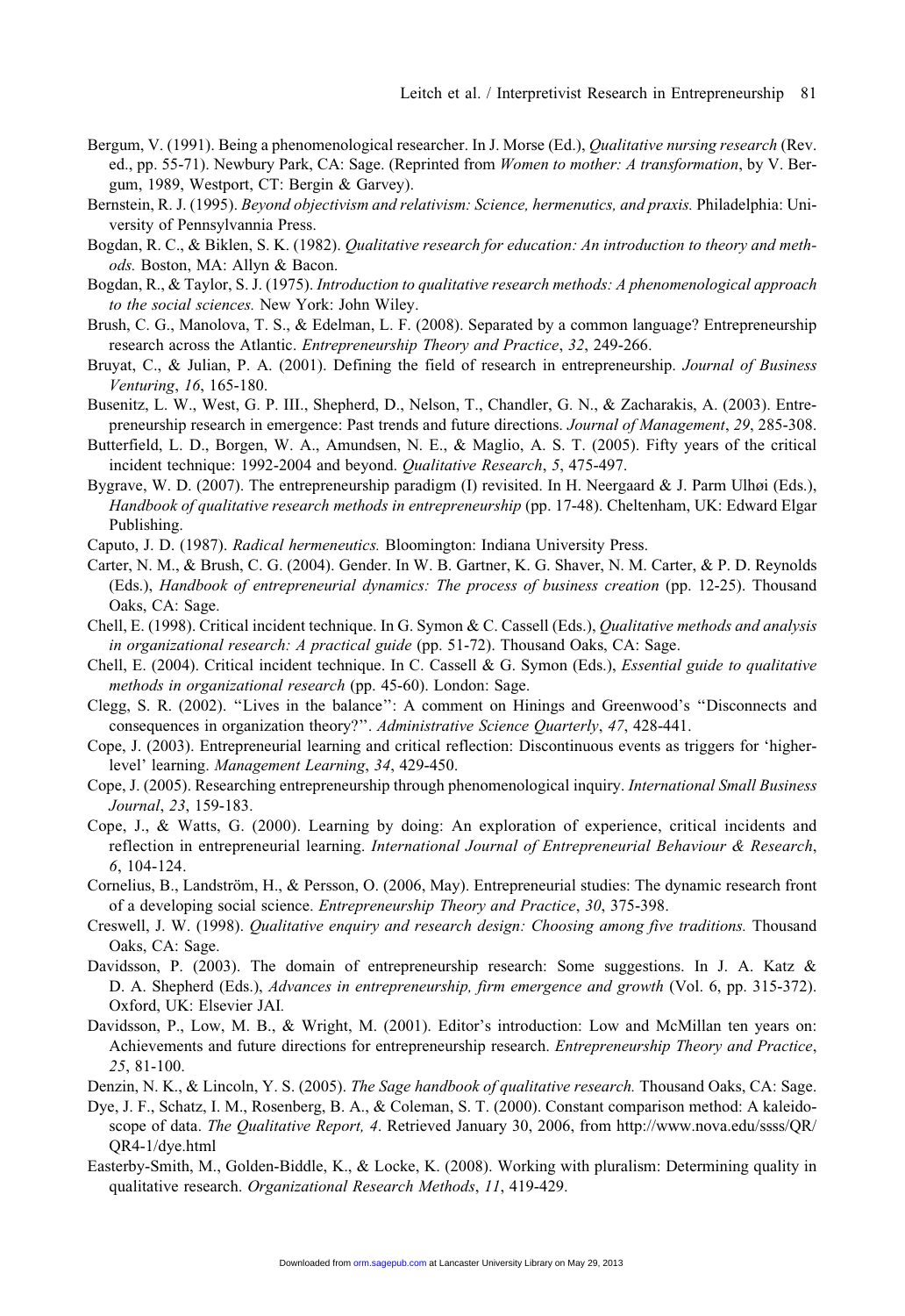Easterby-Smith, M., Thorpe, R., & Jackson, P. R. (2008). Management research (3rd ed.). London: Sage. Fiumar, G. C. (1990). The other side of language. New York: Routledge.

Flanagan, J. C. (1954). The critical incident technique. *Psychological Bulletin*, 51, 327-358.

Flax, J. (1990). Thinking fragments: Psychoanalysis, feminism and postmodernism in the contemporary West. Berkeley: University of California Press.

Gabbott, M., & Hogg, G. (1996). The glory of stories: Using critical incidents to understand service evaluation in the primary healthcare context. Journal of Marketing Management, 12, 493-503.

Gadamer, H. G. (1994). Truth and method (2nd ed.). New York: Seabury.

Gartner, W. B. (2001). Is there an elephant in entrepreneurship? Blind assumptions in theory development. Entrepreneurship Theory and Development, 25, 27-40.

Gartner, W. B., & Birley, S. (2002). Introduction to the special issue on qualitative methods in entrepreneurship research. Journal of Business Venturing, 17, 387-395.

Gephart, R. P. (2004). From the editors: Qualitative research and the Academy of Management Journal. Academy of Management Journal, 47, 454-462.

Gherardi, S. (2006). Practice-based theorizing on learning and knowing in Organizations. *Organization*, 7, 211-223.

Glaser, B., & Strauss, A. (1967). The discovery of grounded theory. Chicago, IL: Aldine.

- Grégoire, D. A., Nöel, M. X., Déry, R., & Béchard, J. -P. (2006, May). Is there conceptual convergence in entrepreneurship research? A co-citation analysis of Frontiers of Entrepreneurship Research, 1981-2004. Entrepreneurship Theory and Practice, 30, 333-363.
- Grove, S. J., & Fisk, R. P. (1997). The impact of other customers on service experiences: A critical incident examination of 'getting along'. Journal of Retailing, 73, 63-85.
- Haraway, D. (1988). Situated knowledges: The science question in feminism and the privilege of partial perspective. Feminist Studies, 14, 575-599.

Harrison, R. T., & Leitch, C. M. (1996). Discipline emergence in management: accumulative fragmentalism or paradigmatic science? Entrepreneurship, Innovation and Change, 5, 65-83.

- Harrison, R. T., & Mason, C. M. (2004). A critical incident technique approach to entrepreneurship research: Developing a methodology to analyse the value added contribution of informal investors. Paper presented to the 24th Annual Babson Kauffmann Entrepreneurship Research Conference, University of Strathclyde, Glasgow, June.
- Hill, F. M., Leitch, C. M., & Harrison, R. T. (2006). Desperately seeking finance: The demand for finance by women-owned and -led businesses. Venture Capital: An International Journal of Entrepreneurial Finance, 8, 159-182.

Hindle, K. (2004). Choosing qualitative methods for entrepreneurial cognition research: A canonical development approach. Entrepreneurship Theory and Practice, 28, 575-607.

Hinings, C. R., & Greenwood, R. (2002). Disconnects and consequences in organization theory? Administrative Science Quarterly, 47, 411-421.

Hoepfl, M. C. (1997). Choosing qualitative research: A primer for technology education researchers. Journal of Technology Education, 9. Retrieved February 28, 2006, from http://scholar.lib.vt.edu/ejournals/JTE/ jte-v9n1/hoepfl.html

Jennings, P. L., Perren, L., & Carter, S. (2005, March). Guest editors' introduction: Alternative perspectives on entrepreneurship research. Entrepreneurship Theory and Practice, 29, 145-151.

Johnson, M. (1987). The body in the mind: The bodily basis of meaning, imagination and reason. University of Chicago Press.

Johnson, P., Buehring, A., Cassell, C., & Symon, G. (2006). Evaluating qualitative management research: Towards a contingent criteriology. International Journal of Management Reviews, 8, 131-156.

Jones, S. (1985). The analysis of depth interviews. In R. Walker (Ed.), *Applied qualitative research* (pp. 56-70). Aldershot, UK: Gower.

Keat, R., & Urry, J. (1982). Social theory as science (2nd ed.). London, UK: Routledge and Kegan Paul.

Krueger, N. R., Reilly, M. D., & Carsrud, A. L. (2000). Competing models of entrepreneurial intentions. Journal of Business Venturing, 15, 411-432.

Kuhn, T. S. (1996). The structure of scientific revolutions (3rd ed.). University of Chicago Press.

Kvale, S. (1996). Interviews: An introduction to qualitative research interviewing. Thousand Oaks, CA: Sage.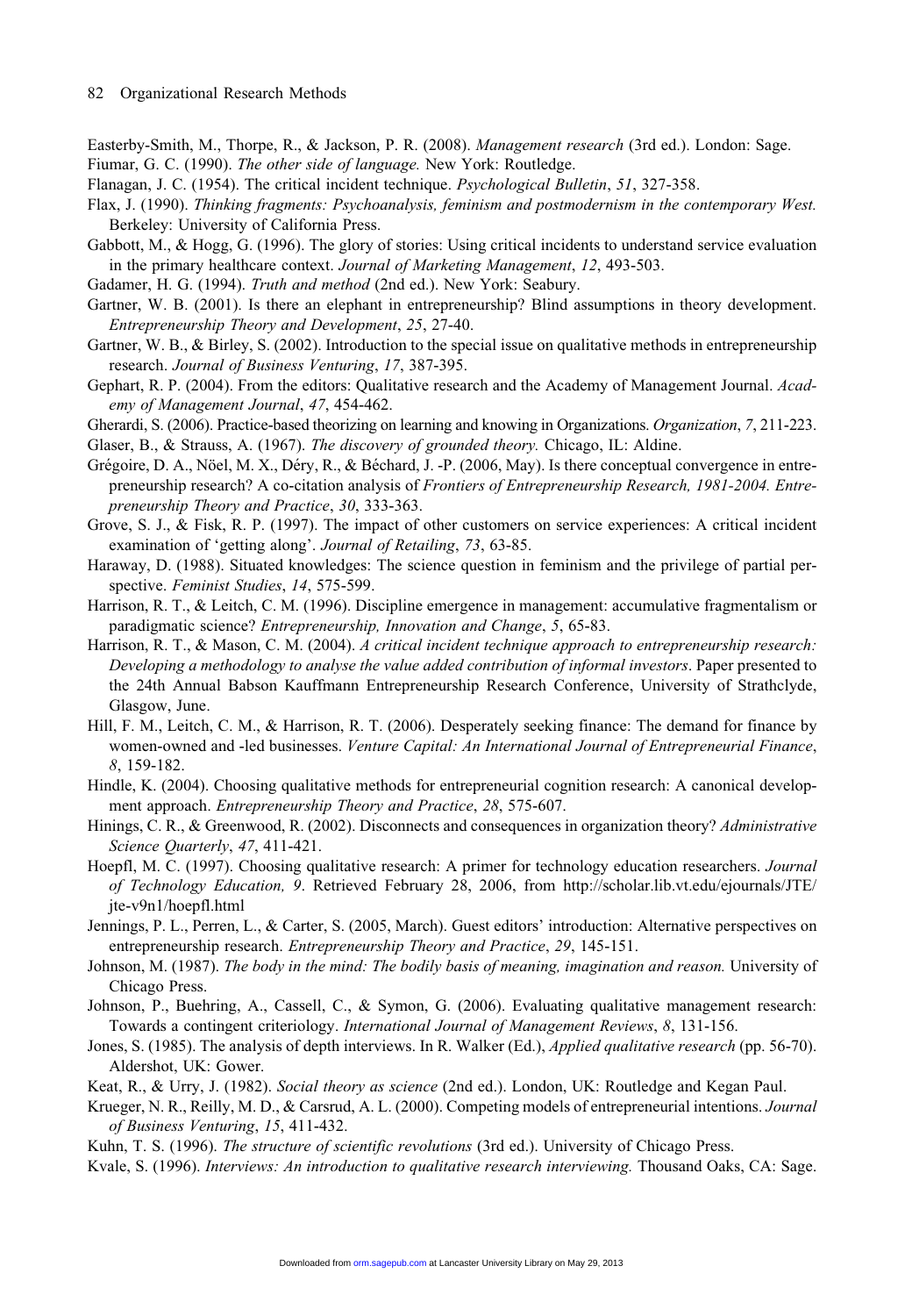- Lather, P. (1986). Issues of validity in openly ideological research: Between a rock and a soft place. Interchange, 17, 63-84.
- Lather, P. (1993). Fertile obsession: Validity after poststructuralism. Sociological Quarterly, 34, 673-693.

Law, J. (2004). After method: Mess in social science research. London: Routledge.

- Lawson, T. (2008). What has realism got to do with it? In D. M. Hausman (Ed.), The philosophy of economics: An anthology (3rd ed., pp. 439-454). UK: Cambridge University Press.
- Lincoln, Y. (1995). Emerging criteria for quality in qualitative and interpretive research. Qualitative Inquiry, 1, 275-289.

Locke, K. (2001). Grounded theory in management research. Thousand Oaks, CA: Sage.

- Madison, G. (1988). The hermeneutics of postmodernity: Figure and themes. Bloomington: Indiana University Press.
- McCloskey, D. (2008). The rhetoric of this economics. In D. M. Hausman (Ed.), The philosophy of economics: An anthology (3rd ed.). UK: Cambridge University Press.
- McCracken, G. (1988). The long interview. Sage University paper series on qualitative research methods. (Vol. 13). Newbury Park, CA: Sage.
- Miles, M. B., & Huberman, A. M. (1994). Qualitative data analysis: An expanded sourcebook (2nd ed.). Thousand Oaks, CA: Sage.
- Mischler, E. G. (1990). Validation in inquiry-guided research: The role of exemplars in narrative studies. Harvard Educational review, 60, 415-440.
- Montuschi, E. (2003). The objects of social science. London: Continuum Press.
- Morse, J. (1991). Designing funded qualitative research. In N. K. Denzin & Y. S. Lincoln (Eds.), *Handbook of* qualitative research (pp. 138-157). Thousand Oaks, CA: Sage.
- Neergaard, H., & Parm Ulhøi, J. (Eds.). (2007). Introduction: Methodological variety in entrepreneurship research. In Handbook of qualitative research in entrepreneurship (pp. 1-14). Cheltenham, Glos: Edward Elgar Publishing Ltd.
- Nielsen, H. B. (1995). Seductive texts with serious intentions. Educational Researcher, 24, 4-12.
- Patton, M. Q. (1990). Qualitative evaluation and research methods (2nd ed.). Newbury Park, CA: Sage.
- Peshkin, A. (1993). The goodness of qualitative research. *Educational Researcher*, 22, 24-30.
- Pratt, M. G. (2008). Fitting oval pegs into round holes: Tensions in evaluating and publishing qualitative research in top-tier North American journals. Organizational Research Methods, 11, 481-509.
- Ryan, G. W., & Bernard, H. R. (2003). Techniques to identify themes. *Field Methods*, 15, 85-109.
- Sandelowski, M. (1995). Qualitative analysis: What it is and how to begin. Research in Nursing and Health, 18, 371-375.
- Sanjek, R. (1990). Fieldnotes: The makings of an anthropology. Ithaca, NY: Cornell University Press.
- Saunders, M., Lewis, P., & Thornhill, A. (2007). Research methods for business students (3rd ed.). Harlow, Essex: Pearson Education Ltd.
- Schatzki, T. (2001). Social science in society. Inquiry, 45, 119-138.
- Seale, C. (2004). Quality in qualitative research. In C. Seale, G. Gobo, J. Gubrium, & D. Silverman (Eds.), Qualitative research practice (pp. 409-419). London: Sage.
- Shapiro, I., & Wendt, A. (2005). The difference that realism makes: Social science and the politics of consent. In I. Shapiro (Ed.), The flight from reality in the human sciences (pp. 19-50). Princeton University Press.
- Shaw, E. (1999). A guide to the qualitative research process: Evidence from a small firm study. Qualitative Market Research: An International Journal, 2, 59-70.
- Smith, J. K. (1990). Goodness criteria: Alternative research paradigms and the problem of criteria. In E. G. Guba (Ed.), The paradigm dialogue (pp. 167-187). Newbury Park, CA: Sage.
- Stahl, B. C. (2007). Positivism or non-positivism—tertium non datur: A critique of ontological syncretisim in IS research. In R. Kishore, R. Ramesh, & R. Sharman (Eds.), Ontologies: A handbook of principles, concepts and applications in information systems (pp. 115-142). New York: Springer.
- Stauss, B., & Weinlich, B. (1997). Process-oriented measurement of service quality: Applying the sequential incident technique. European Journal of Marketing, 31, 33-55.
- Strauss, A., & Corbin, J. (1990). Basics of qualitative research: Grounded theory procedures and techniques. Newbury Park, CA: Sage.